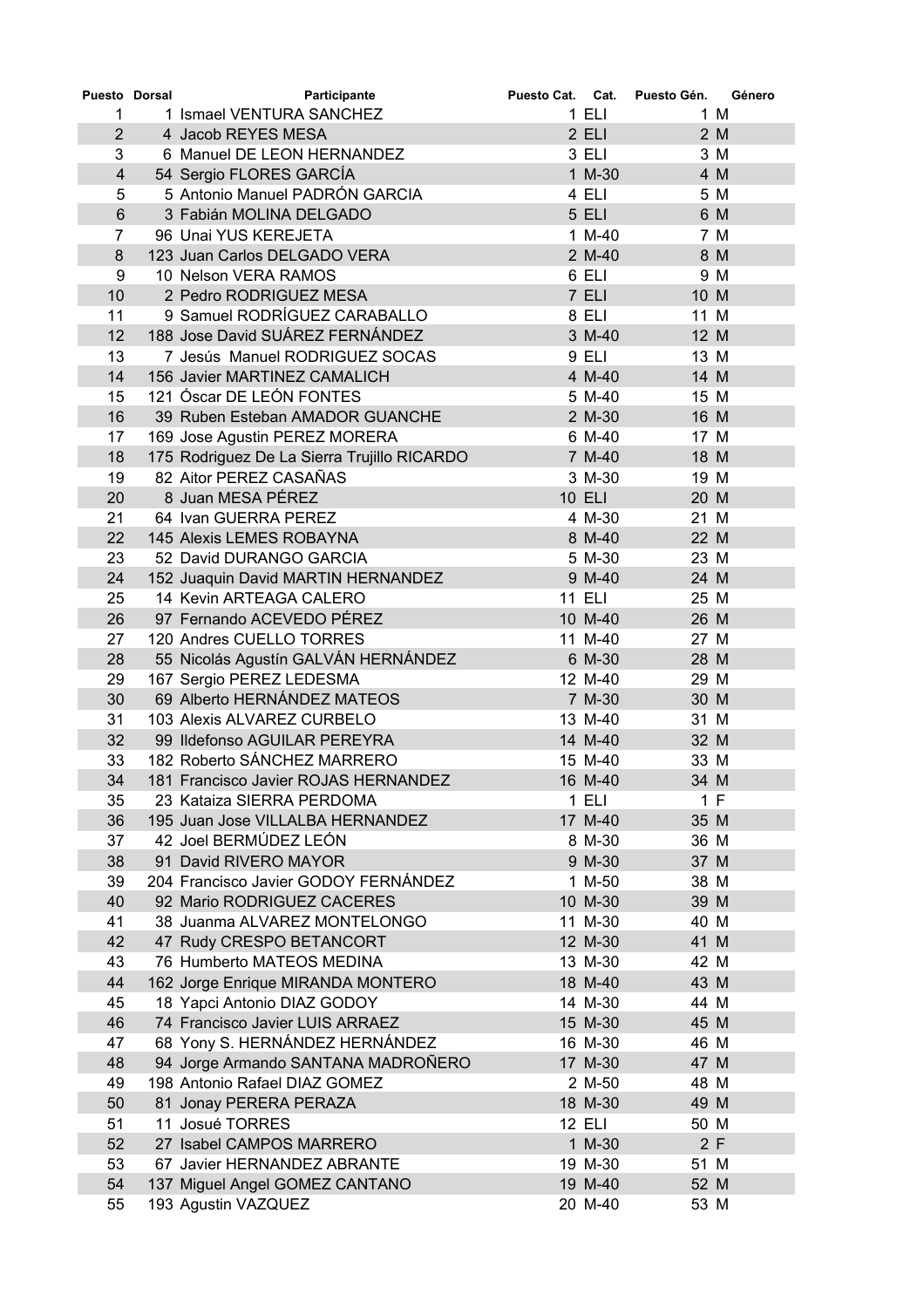| 56  | 196 Eulalio CAZORLA VALERON           | 3 M-50  | 54 M  |     |
|-----|---------------------------------------|---------|-------|-----|
| 57  | 84 David José PLASENCIA OLIVA         | 20 M-30 | 55 M  |     |
| 58  | 95 Miguel SERRANO HERNANDEZ           | 21 M-30 | 56 M  |     |
| 59  | 89 Ivan REYES FUENTES                 | 22 M-30 | 57 M  |     |
| 60  | 190 Jonay TORRES FARIÑA               | 21 M-40 | 58 M  |     |
| 61  | 194 Francisco Javier VENTURA          | 22 M-40 | 59 M  |     |
| 62  | 154 Mateo MARTIN VENTURA              | 23 M-40 | 60 M  |     |
| 63  | 126 Jose David DIAZ DORTA             | 24 M-40 | 61 M  |     |
| 64  | 140 Roberto GONZÁLEZ ROMERO           | 25 M-40 | 62 M  |     |
| 65  | 191 Jose Ramon TORRES MARTIN          | 26 M-40 | 63 M  |     |
| 66  | 26 Lourdes BETHENCOURT TRUJILLO       | 2 M-30  |       | 3 F |
| 67  | 66 Javier GUILLÉN ROMERO              | 23 M-30 | 64 M  |     |
|     |                                       | 27 M-40 | 65 M  |     |
| 68  | 149 Ramón Alejo MARRERO RODRIGUEZ     |         |       |     |
| 69  | 136 Jesus Mansur GINORY TABRAUE       | 28 M-40 | 66 M  |     |
| 70  | 203 Gustavo Adolfo GARCIA RAMIREZ     | 4 M-50  | 67 M  |     |
| 71  | 93 Felix SANTAMARIA NEGRIN            | 24 M-30 | 68 M  |     |
| 72  | 155 Andres MARTIN VENTURA             | 29 M-40 | 69 M  |     |
| 73  | 214 Carlos RIOS SANTANA               | 5 M-50  | 70 M  |     |
| 74  | 197 Jesus CURBELO CALERO              | 6 M-50  | 71 M  |     |
| 75  | 30 Cathaysa SÁNCHEZ AMADOR            | 3 M-30  |       | 4 F |
| 76  | 75 Sergio MARTIN BRITO                | 25 M-30 | 72 M  |     |
| 77  | 142 Ismael HERNANDEZ HERNANDEZ        | 30 M-40 | 73 M  |     |
| 78  | 117 Carlos Román CONCEPCIÓN PLASENCIA | 31 M-40 | 74 M  |     |
| 79  | 209 Luis LOBATO CABAÑAS               | 7 M-50  | 75 M  |     |
| 80  | 111 Juan Francisco BETANCORT ROBAYNA  | 32 M-40 | 76 M  |     |
| 81  | 178 Raico RODRÍGUEZ MARTÍN            | 33 M-40 | 77 M  |     |
| 82  | 65 Samuel GUERRA RIJO                 | 26 M-30 | 78 M  |     |
| 83  | 61 Jonathan GONZÁLEZ DONATE           | 27 M-30 | 79 M  |     |
| 84  | 41 Benjamin AZNAR ALVAREZ             | 28 M-30 | 80 M  |     |
| 85  | 115 Vicente Alexis CASTELLANO SUÁREZ  | 34 M-40 | 81 M  |     |
| 86  | 58 Daniel GARCÍA MONTELONGO           | 29 M-30 | 82 M  |     |
| 87  | 132 Sergio GARCÍA MARTÍN              | 35 M-40 | 83 M  |     |
| 88  | 106 Victor Manuel ALVAREZ MARTIN      | 36 M-40 | 84 M  |     |
| 89  | 98 Juan AFONSO RODRIGUEZ              | 37 M-40 | 85 M  |     |
|     |                                       | 38 M-40 |       |     |
| 90  | 146 Oliver LEON QUINTANA              |         | 86 M  |     |
| 91  | 205 Manuel GONZALEZ ETAYO             | 8 M-50  | 87 M  |     |
| 92  | 212 Jose Antonio MENDEZ MUÑOZ         | 9 M-50  | 88 M  |     |
| 93  | 105 Luis Jose ALVAREZ MARTIN          | 39 M-40 | 89 M  |     |
| 94  | 135 Rafael GARRIDO ARRABAL            | 40 M-40 | 90 M  |     |
| 95  | 50 Ruyman DEL PINO VALIDO             | 30 M-30 | 91 M  |     |
| 96  | 44 Oliverio CABRERA GARCIA            | 31 M-30 | 92 M  |     |
| 97  | 77 Ruben MAYORALAS GARCIA             | 32 M-30 | 93 M  |     |
| 98  | 104 Jose Maria ALVAREZ LOPEZ          | 41 M-40 | 94 M  |     |
| 99  | 217 Manuel SANCHEZ MORAN              | 10 M-50 | 95 M  |     |
| 100 | 63 Javier GONZALEZ VERA               | 33 M-30 | 96 M  |     |
| 101 | 79 Ivan NAVARRO GODOY                 | 34 M-30 | 97 M  |     |
| 102 | 60 Artemi Semidan GONZÁLEZ ARMAS      | 35 M-30 | 98 M  |     |
| 103 | 207 Diego HERNANDEZ GARCIA            | 11 M-50 | 99 M  |     |
| 104 | 174 Ignacio RAMIREZ ARMAS             | 42 M-40 | 100 M |     |
| 105 | 222 Mathieu HERMANS                   | 12 M-50 | 101 M |     |
| 106 | 171 Jorge Enrique PLASENCIA GARCÍA    | 43 M-40 | 102 M |     |
| 107 | 125 Marcelino DIAZ DE LEÓN            | 44 M-40 | 103 M |     |
| 108 | 85 Víctor Manuel PRECIADO SERRANO     | 36 M-30 | 104 M |     |
| 109 | 144 Adolfo HERNANDEZ SIVERIO          | 45 M-40 | 105 M |     |
| 110 | 192 Fernando Romen VAL DIAZ           | 46 M-40 | 106 M |     |
| 111 | 151 Juan Fco MARTÍN GONZALEZ          | 47 M-40 | 107 M |     |
|     |                                       |         |       |     |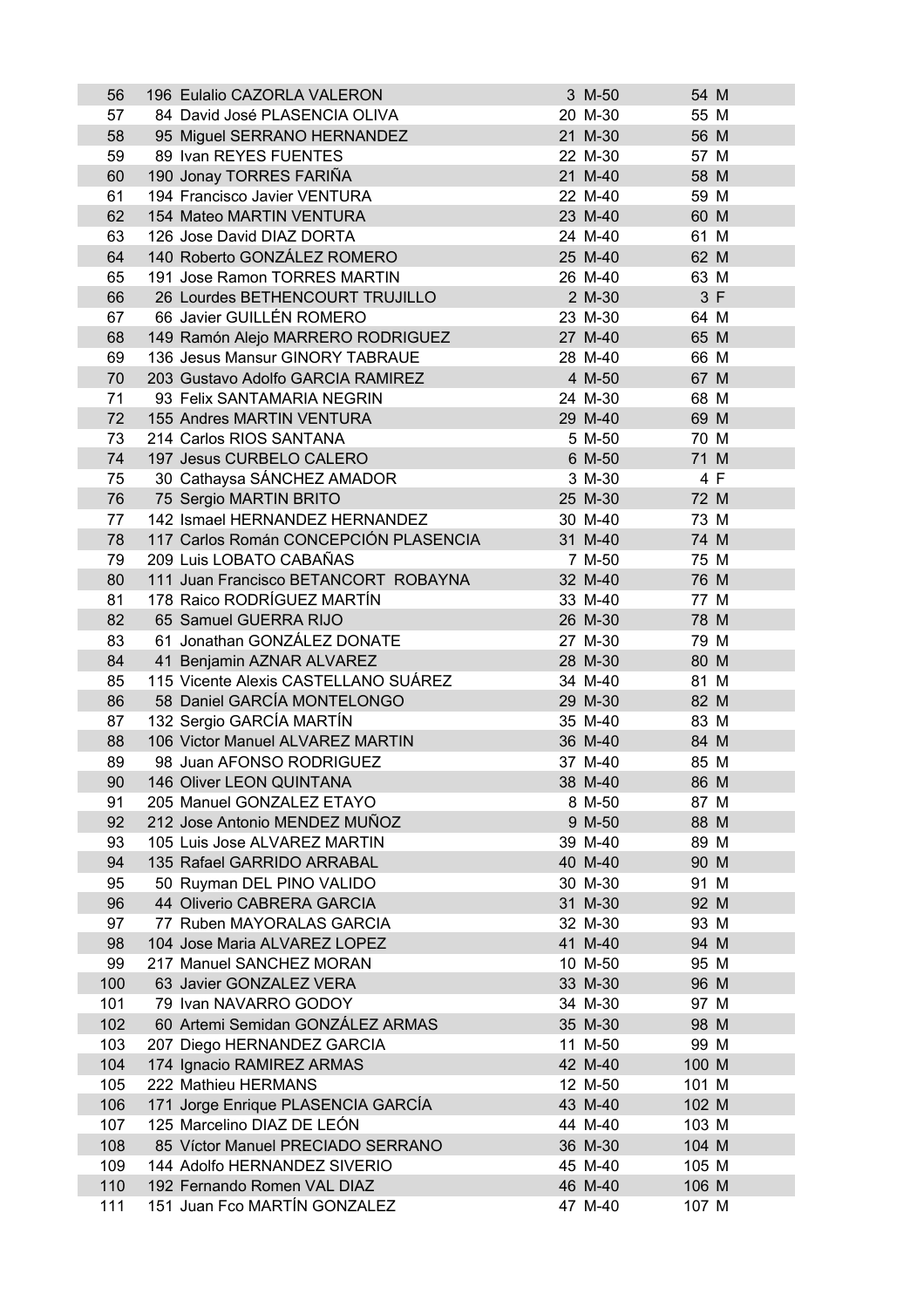| 112        | 189 Juan David CRUZ TORRES             | 48 M-40       | 108 M |     |
|------------|----------------------------------------|---------------|-------|-----|
| 113        | 37 Zenon AFONSO CALERO                 | 37 M-30       | 109 M |     |
| 114        | 210 Manuel MARTÍN VENTURA              | 13 M-50       | 110 M |     |
| 115        | 168 Andres PEREZ MARTINEZ              | 49 M-40       | 111 M |     |
| 116        | 131 Victor Diego GARCIA DIAZ           | 50 M-40       | 112 M |     |
| 117        | 45 Victor CAMACHO SUAREZ               | 38 M-30       | 113 M |     |
| 118        | 165 Jose Miguel PERERA MORAY           | 51 M-40       | 114 M |     |
| 119        | 127 Carlos DÍAZ GONZÁLEZ               | 52 M-40       | 115 M |     |
| 120        | 199 Pedro Manuel DORTA GRILLO          | 14 M-50       | 116 M |     |
| 121        | 87 Juan Gabriel RAMÍREZ LIMA           | 39 M-30       | 117 M |     |
| 122        | 116 Marcos CASTILLA SANTOS             | 53 M-40       | 118 M |     |
| 123        | 202 Santiago GARCÍA MEDINA             | 15 M-50       | 119 M |     |
| 124        | 213 Valentín MOLINA DE LA PAZ          | 16 M-50       | 120 M |     |
|            |                                        |               |       |     |
| 125        | 141 Antonio HERNANDEZ HENRIQUEZ        | 54 M-40       | 121 M |     |
| 126        | 20 Víctor Fabián PÉREZ GONZÁLEZ        | 13 ELI        | 122 M |     |
| 127        | 150 Jose Candelaria MARRERO SERPA      | 55 M-40       | 123 M |     |
| 128        | 48 Eloy CRUZ ACOSTA                    | 40 M-30       | 124 M |     |
| 129        | 21 Jesus Teodoro DIAZ GODOY            | 14 ELI        | 125 M |     |
| 130        | 223 Eloy MARTIN                        | 56 M-40       | 126 M |     |
| 131        | 187 Javier SEBASTIAN HERRERO           | 57 M-40       | 127 M |     |
| 132        | 53 Aaron ESTEVEZ RODRÍGUEZ             | 41 M-30       | 128 M |     |
| 133        | 138 Yeray Jesus GONZÁLEZ ARENCIBIA     | 58 M-40       | 129 M |     |
| 134        | 208 Carlos Andres HERNANDEZ LEON       | 17 M-50       | 130 M |     |
| 135        | 114 Severino CABRERA NAVARRO           | 59 M-40       | 131 M |     |
| 136        | 186 Oriol SANTANA SUÁREZ               | 60 M-40       | 133 M |     |
| 137        | 122 Benito Javier DEL PINO MARTIN      | 61 M-40       | 132 M |     |
| 138        | 107 Carlos BÁEZ GOVEA                  | 62 M-40       | 134 M |     |
| 139        | 224 Andrea María BAEZ NUEZ             | 2 ELI         |       | 5 F |
| 140        | 128 Reinaldo ESTEVEZ SANCHEZ           | 63 M-40       | 135 M |     |
| 141        | 179 Alberto Israel RODRIGUEZ RODRÍGUEZ | 64 M-40       | 136 M |     |
| 142        | 219 Juan P YANES PAZ                   | 18 M-50       | 137 M |     |
| 143        | 157 Aurelio MARTINEZ SANTANA           | 65 M-40       | 138 M |     |
| 144        | 143 Antonio Jesús HERNÁNDEZ HERNÁNDEZ  | 66 M-40       | 139 M |     |
| 145        | 40 Eduardo Samir ARTEAGA CASANOVA      | 42 M-30       | 140 M |     |
| 146        | 164 Jose Alexis PADILLA GUILLAMA       | 67 M-40       | 141 M |     |
| 147        | 159 Cayetano MÉNDEZ HERNÁNDEZ          | 68 M-40       | 142 M |     |
| 148        | 59 Fermin GONZALEZ                     | 43 M-30       | 143 M |     |
| 149        | 15 Moises GONZALEZ                     | <b>15 ELI</b> | 144 M |     |
| 150        | 62 Francisco Manuel GONZÁLEZ GÓMEZ     | 44 M-30       | 145 M |     |
|            | 28 Amanda GÓMEZ GÓNZALEZ               | 4 M-30        |       |     |
| 151<br>152 |                                        | 45 M-30       | 146 M | 6 F |
|            | 56 Miguel Angel GALVAN JIMENEZ         |               |       |     |
| 153        | 109 Jose BAUTE                         | 69 M-40       | 147 M |     |
| 154        | 71 Juan Jesús HERRERA ARMAS            | 46 M-30       | 148 M |     |
| 155        | 51 Jonatan DENIZ REYES                 | 47 M-30       | 149 M |     |
| 156        | 19 Héctor GORDILLO RODRÍGUEZ           | 48 M-30       | 150 M |     |
| 157        | 147 Nelson LUJÁN GARCÍA                | 70 M-40       | 151 M |     |
| 158        | 153 Abraham Yeray MARTIN SANCHEZ       | 71 M-40       | 152 M |     |
| 159        | 13 Ezequiel VALDIVIA MARI              | <b>16 ELI</b> | 153 M |     |
| 160        | 183 Alexis SANTANA ALONSO              | 72 M-40       | 154 M |     |
| 161        | 170 Manuel PEREZ PACHECO               | 73 M-40       | 155 M |     |
| 162        | 70 Rayco HERNANDEZ TORRES              | 49 M-30       | 156 M |     |
| 163        | 134 Carlos Javier GARCIA PULIDO        | 74 M-40       | 157 M |     |
| 164        | 166 Oliver PÉREZ AFONSO                | 75 M-40       | 158 M |     |
| 165        | 130 Carlos GARCÍA DARIAS               | 76 M-40       | 159 M |     |
| 166        | 160 Ruyman MENDEZ HERNANDEZ            | 77 M-40       | 160 M |     |
| 167        | 43 Aarón BETANCOR SÁNCHEZ              | 50 M-30       | 161 M |     |
|            |                                        |               |       |     |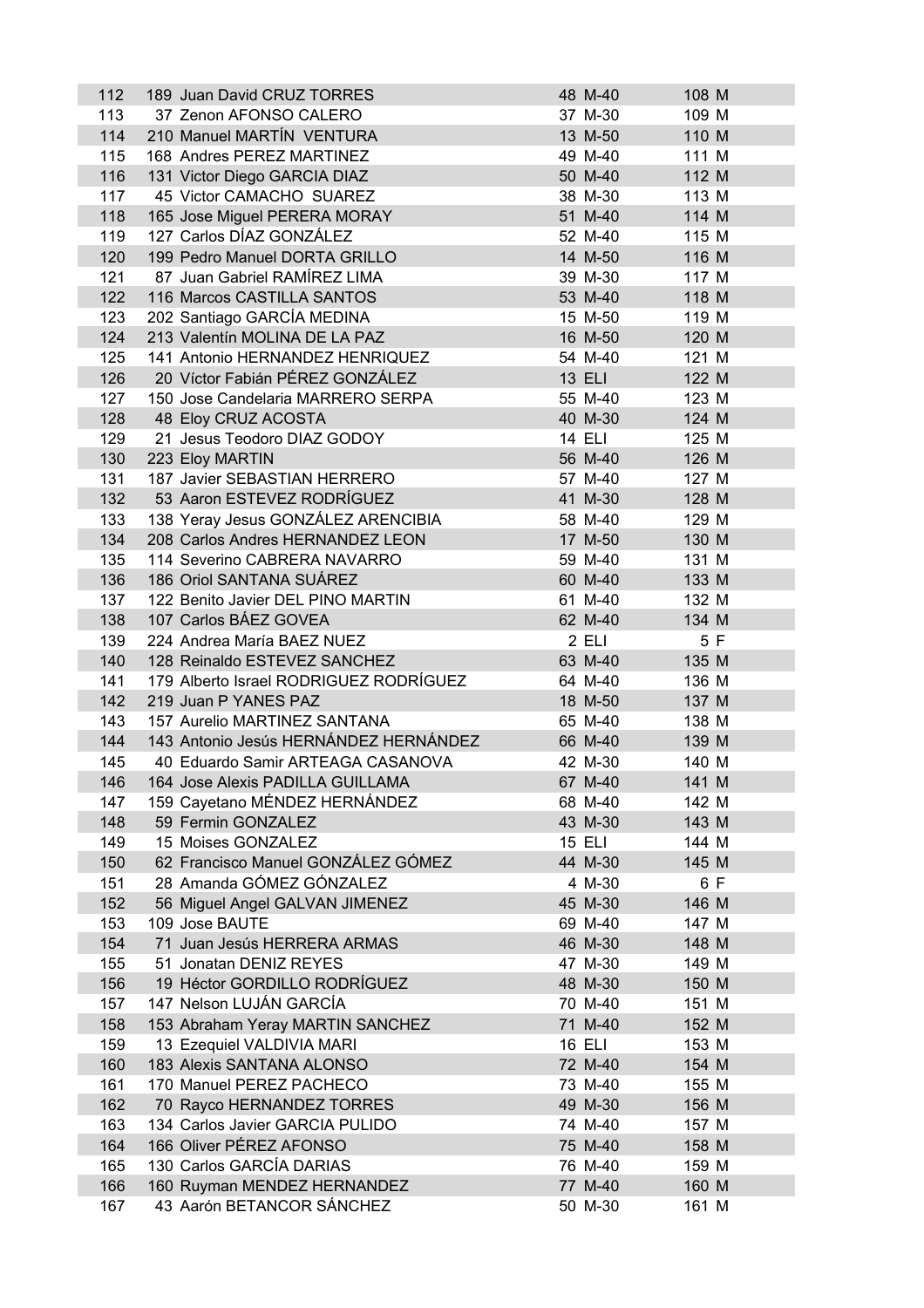| 168 | 90 Aridane REYES GARCIA               | 51 M-30       | 162 M |     |
|-----|---------------------------------------|---------------|-------|-----|
| 169 | 72 Salvador HORMIGA FELIPE            | 52 M-30       | 163 M |     |
| 170 | 35 Wendy MELIAN MARRERO               | $1 M-40$      |       | 7 F |
| 171 | 215 Celestino RODRIGUEZ BENITEZ       | 19 M-50       | 164 M |     |
| 172 | 101 Orlando ALEMAN REYES              | 78 M-40       | 165 M |     |
| 173 | 176 Néstor Juan RODRÍGUEZ DENIZ       | 79 M-40       | 166 M |     |
| 174 | 112 Antonio CABRERA GARCIA            | 80 M-40       | 167 M |     |
| 175 | 108 Juan Carlos BARBADILLA MONTESINOS | 81 M-40       | 168 M |     |
| 176 | 158 Francisco J. MENDEZ CRUZ          | 82 M-40       | 169 M |     |
| 177 | 16 Fernando ALMEIDA                   | 53 M-30       | 170 M |     |
| 178 | 200 Buenaventura FERNÁNDEZ SAN JOSÉ   | 20 M-50       | 171 M |     |
| 179 | 33 Ursula Juana GONZALEZ GUTIERREZ    | 2 M-40        |       | 8 F |
| 180 | 88 Alejandro J. REMEDIOS ESPINO       | 54 M-30       | 172 M |     |
| 181 | 184 Francisco Javier SANTANA CASALLAS | 83 M-40       | 173 M |     |
| 182 | 32 Davinia LUÍS HERNÁNDEZ             | 5 M-30        |       | 9 F |
| 183 | 73 William JIMENEZ RAMOS              | 55 M-30       | 174 M |     |
| 184 | 133 Hector Manuel GARCIA MEJIAS       | 84 M-40       | 175 M |     |
| 185 | 29 Nadiuska RAMOS ALEMAN              | 6 M-30        | 10 F  |     |
|     |                                       | 21 M-50       | 176 M |     |
| 186 | 221 Jose Miguel ZAMORA EXPOSITO       |               | 177 M |     |
| 187 | 46 Moisés CAVA HURTADO                | 56 M-30       |       |     |
| 188 | 49 Alessandro DEGASPERI               | 57 M-30       | 178 M |     |
| 189 | 36 Roberto Carlos ACOSTA CEDILLO      | 58 M-30       | 179 M |     |
| 190 | 78 Aaron MEDINA PEREZ                 | 59 M-30       | 180 M |     |
| 191 | 163 Simone MONTINI                    | 85 M-40       | 181 M |     |
| 192 | 559 Francisco PEREZ DORTA             | 86 M-40       | 182 M |     |
| 193 | 22 Rocio MARTIN RODRIGUEZ             | 3 ELI         | 11 F  |     |
| 194 | 80 Beneharo ORTIZ GONZALEZ            | 60 M-30       | 183 M |     |
| 195 | 541 Juan José CRUZ PÉREZ              | 87 M-40       | 184 M |     |
| 196 | 527 Leandro Yeray PADRÓN ARTEAGA      | 61 M-30       | 185 M |     |
| 197 | 501 Dani AROCHA ROCIO                 | <b>17 ELI</b> | 186 M |     |
| 198 | 535 Sebastian BENASCO RODRIGUEZ       | 88 M-40       | 187 M |     |
| 199 | 17 Moises BOTONERO RUBIO              | 62 M-30       | 188 M |     |
| 200 | 86 Fabio PRUITI CIARELLO              | 63 M-30       | 189 M |     |
| 201 | 528 Efrain PERERA MARTIN              | 64 M-30       | 190 M |     |
| 202 | 525 Oliver NAVARRO GUERRA             | 65 M-30       | 191 M |     |
| 203 | 519 Juan Carlos HERNÁNDEZ HERRERA     | 66 M-30       | 192 M |     |
| 204 | 570 Iñaki FUENTES MARTIN              | 22 M-50       | 193 M |     |
| 205 | 567 Roberto RODRÍGUEZ RODRÍGUEZ       | 89 M-40       | 194 M |     |
| 206 | 548 Ángel Eduardo GOYA ARVELO         | 90 M-40       | 195 M |     |
| 207 | 529 Javier PÉREZ HERNÁNDEZ            | 67 M-30       | 196 M |     |
| 208 | 563 Cristo PEREZ PEREZ                | 91 M-40       | 197 M |     |
| 209 | 25 Alba ALBALADEJO SANCHEZ            | 7 M-30        | 12 F  |     |
| 210 | 520 Ricardo HERNÁNDEZ RODRÍGUEZ       | 68 M-30       | 198 M |     |
| 211 | 533 Jose Manuel ALONSO DORTA          | 92 M-40       | 199 M |     |
| 212 | 526 Alberto PADILLA MARTIN            | 69 M-30       | 200 M |     |
| 213 | 515 Jonay GARCIA GARCIA               | 70 M-30       | 201 M |     |
| 214 | 549 Alexei GUEVARA                    | 93 M-40       | 202 M |     |
| 215 | 57 Yeray PEREZ GARCIA                 | 71 M-30       | 203 M |     |
| 216 | 543 Víctor Manuel DÍAZ RAMOS          | 94 M-40       | 204 M |     |
| 217 | 518 Noe HERNANDEZ CRUZ                | 72 M-30       | 205 M |     |
| 218 | 562 Enrique PEREZ HERNADEZ            | 95 M-40       | 206 M |     |
| 219 | 513 Jose Tomas GALINDO DELGADO        | 73 M-30       | 207 M |     |
| 220 | 505 Lola FIESTAS                      | 3 M-40        | 13 F  |     |
| 221 | 580 Gonzalo REYES MARRERO             | 23 M-50       | 208 M |     |
| 222 | 531 David SANTANA PERDOMO             | 74 M-30       | 209 M |     |
| 223 | 502 Alejandro RODRÍGUEZ MENDOZA       | 1 JUN         | 210 M |     |
|     |                                       |               |       |     |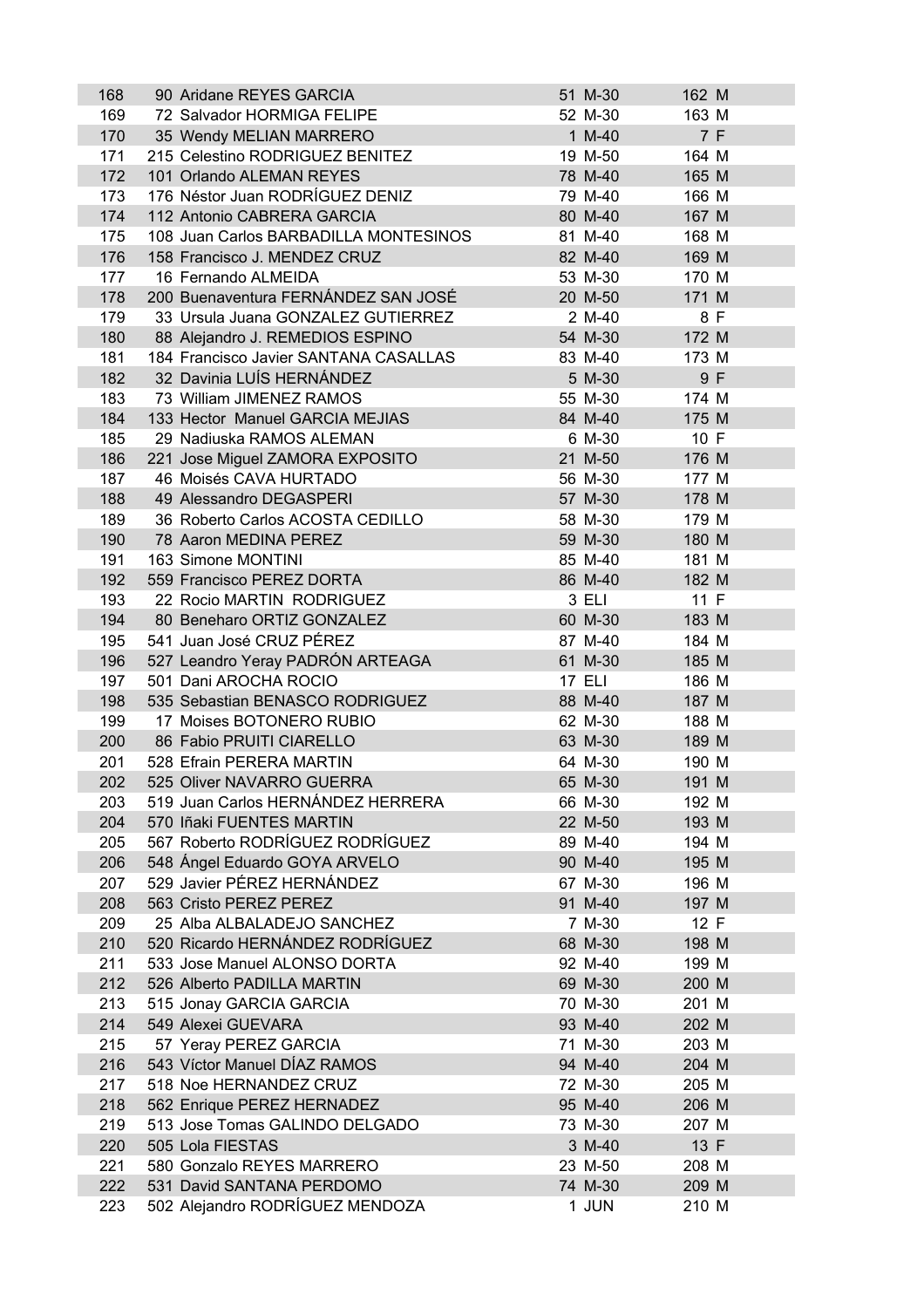| 224 | 514 Alexis GARCIA DÍAZ                 | 75 M-30  | 211 M |  |
|-----|----------------------------------------|----------|-------|--|
| 225 | 524 Rayco MARTÍN PÉREZ                 | 76 M-30  | 212 M |  |
| 226 | 516 Saulo GONZÁLEZ ARENCIBIA           | 77 M-30  | 213 M |  |
| 227 | 110 Victor Hugo BETANCOR ACOSTA        | 96 M-40  | 214 M |  |
| 228 | 553 Tomas MIRANDA SIVERIO              | 97 M-40  | 215 M |  |
| 229 | 574 Diego DE LA BARRERA GARCIA         | 24 M-50  | 216 M |  |
| 230 | 507 Icha QUEVEDO CABRERA               | 4 M-40   | 14 F  |  |
| 231 | 566 Fernando Manuel RODRIGUEZ PEREZ    | 98 M-40  | 217 M |  |
| 232 | 545 Javier GARCIA DELGADO              | 99 M-40  | 218 M |  |
| 233 | 556 Antonio NAVARRO GUERRA             | 100 M-40 | 219 M |  |
| 234 | 534 José Luis ARMAS SÁNCHEZ            | 101 M-40 | 220 M |  |
| 235 | 500 Luis Alexander ABDUL JALBAR PEREZ  | 18 ELI   | 221 M |  |
| 236 | 511 Alejandro BOLAÑOS BUENO            | 78 M-30  | 222 M |  |
| 237 | 547 Damian Jesús GONZÁLEZ DONATE       | 102 M-40 | 223 M |  |
| 238 | 544 Alejandro ESTÉVEZ RODRÍGUEZ        | 103 M-40 | 224 M |  |
| 239 | 523 Francisco Enrique LOBATO RODRÍGUEZ | 79 M-30  | 225 M |  |
| 240 | 512 Luis BOLLO MARTINEZ                | 80 M-30  | 226 M |  |
| 241 | 542 Carlos DE LA VEGA CAMPOS           | 104 M-40 | 227 M |  |
| 242 | 568 Carlos ÁLVAREZ PEREZ               | 105 M-40 | 228 M |  |
| 243 | 31 Marta FLORIANO LAGUNA               | 8 M-30   | 15 F  |  |
|     |                                        |          |       |  |
| 244 | 536 Dimitri BETANCORT GONZALEZ         | 106 M-40 | 229 M |  |
| 245 | 504 Luna PERDOMO RUANO                 | 9 M-30   | 16 F  |  |
| 246 | 100 Gonzalo ALEMAN FORONDA             | 107 M-40 | 230 M |  |
| 247 | 565 Sergio RODRIGUEZ MEDERO            | 108 M-40 | 231 M |  |
| 248 | 557 Jose Maria PERERA MARTIN           | 109 M-40 | 232 M |  |
| 249 | 220 Francisco Javier YANES PEREZ       | 25 M-50  | 233 M |  |
| 250 | 578 Aurelio ORTEGA PERDOMO             | 26 M-50  | 234 M |  |
| 251 | 551 David HERNÁNDEZ HERRERA            | 110 M-40 | 235 M |  |
| 252 | 558 Pedro Manuel PERERA MARTIN         | 111 M-40 | 236 M |  |
| 253 | 508 Maesa TOLEDO VALLS                 | 5 M-40   | 17 F  |  |
| 254 | 573 Luis Enrique CABRERA HERNANDEZ     | 27 M-50  | 237 M |  |
| 255 | 540 Miguel Ángel CONFORTO DENIZ        | 112 M-40 | 238 M |  |
| 256 | 129 David FERRERA ARIAS                | 113 M-40 | 239 M |  |
| 257 | 521 Alberto HIDALGO                    | 81 M-30  | 240 M |  |
| 258 | 582 Ivan SAAVEDRA MEDEROS              | 28 M-50  | 241 M |  |
| 259 | 575 Jose Manuel DORTA FELIPE           | 29 M-50  | 242 M |  |
| 260 | 177 José Julio RODRÍGUEZ LORENZO       | 114 M-40 | 243 M |  |
| 261 | 509 Doris KRIMM                        | 1 M-50   | 18 F  |  |
| 262 | 571 Valentín ALVAREZ CRUZ              | 30 M-50  | 244 M |  |
| 263 | 180 Jose Luis RODRIGUEZ SANTANA        | 115 M-40 | 245 M |  |
| 264 | 173 José QUINTANA HERRERA              | 116 M-40 | 246 M |  |
| 265 | 172 Hector David QUINTANA DIAZ         | 117 M-40 | 247 M |  |
| 266 | 537 Miguel Angel CABRERA PEREZ         | 118 M-40 | 248 M |  |
| 267 | 546 Maximiano GIL CABRERA              | 119 M-40 | 249 M |  |
| 268 | 583 Antonio URDIALES JIMÉNEZ           | 31 M-50  | 250 M |  |
| 269 | 560 Raul PÉREZ GONZALEZ                | 120 M-40 | 251 M |  |
| 270 | 510 Roberto Carlos ALVAREZ CRUZ        | 82 M-30  | 252 M |  |
| 271 | 577 Antonio LOPEZ AGUIAR               | 32 M-50  | 253 M |  |
| 272 | 581 Robert RODRIGUEZ MITCHELL          | 33 M-50  | 254 M |  |
| 273 | 554 Juan Francisco MONZON ROSALES      | 121 M-40 | 255 M |  |
| 274 | 539 Alberto CHÁVEZ                     | 122 M-40 | 256 M |  |
| 275 | 119 Juan Miguel CRUZ MELIAN            | 123 M-40 | 257 M |  |
| 276 | 552 Otilio JIMENEZ CARABALLO           | 124 M-40 | 258 M |  |
| 277 | 218 Jerónimo SANTANA SÁNCHEZ           | 34 M-50  | 259 M |  |
| 278 | 564 Ferreolo PEREZ SANTANA             | 125 M-40 | 260 M |  |
| 279 | 161 Oscar MIGUEL TORRES                | 126 M-40 | 261 M |  |
|     |                                        |          |       |  |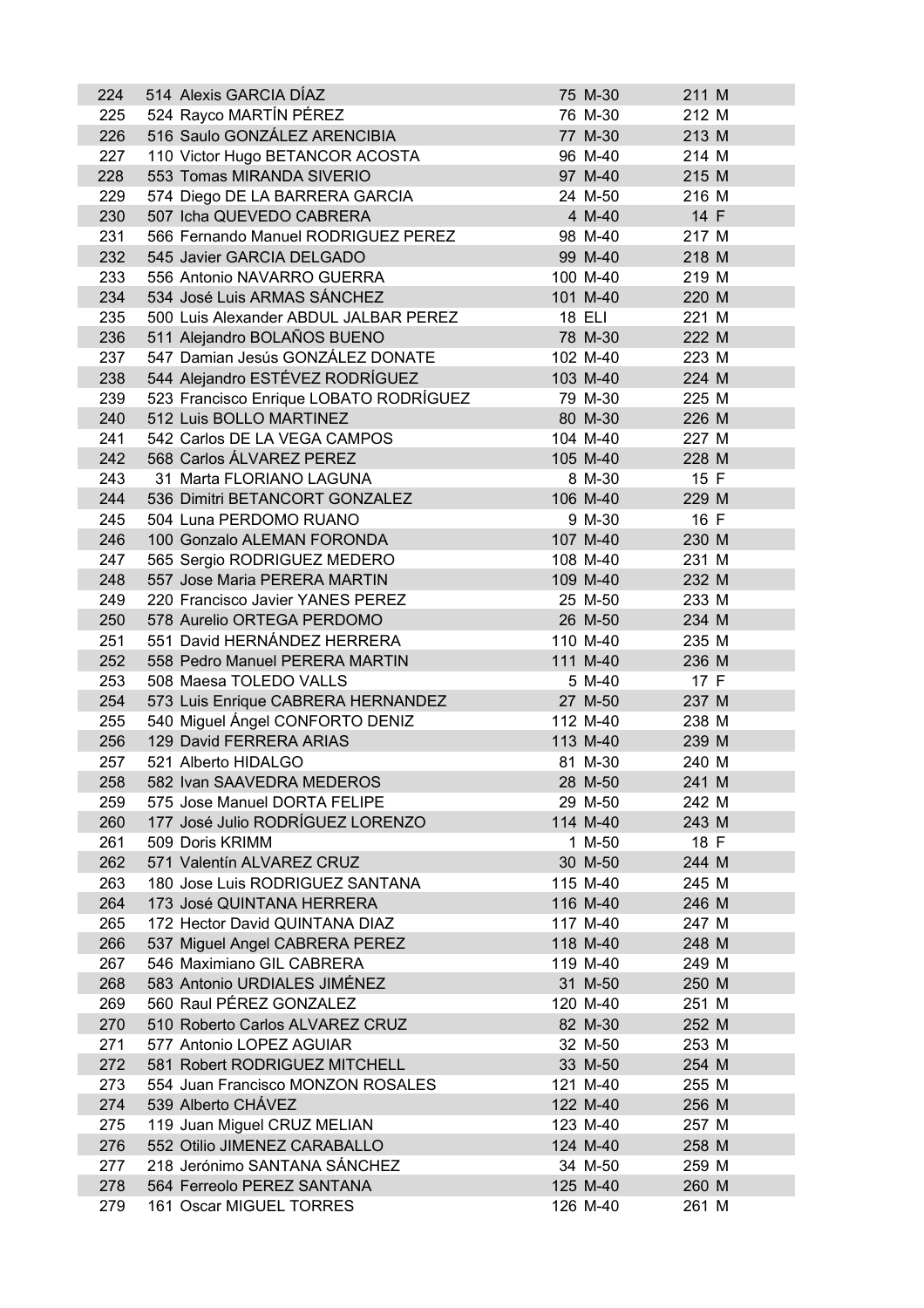| 19 ELI<br>263 M<br>281<br>310 Erlantz SANCHEZ GARMENDIA<br>282<br>384 Luis Carlos DE ORO RODRIGUEZ<br>127 M-40<br>264 M<br>283<br>351 Rui Alexandre MAIA GRILO<br>83 M-30<br>265 M<br>284<br>309 Esteban PEREZ GONZALEZ<br>20 ELI<br>266 M<br>285<br>336 Daniel FONTES FAJARDO<br>84 M-30<br>267 M<br>375 Claudio Niceto BOLAÑOS GARCIA<br>286<br>128 M-40<br>268 M<br>287<br>303 Tessa KORTEKAAS<br>10 M-30<br>19 F<br>433 Francisco PADRÓN BERMEJO<br>288<br>129 M-40<br>269 M<br>317 Nacor ALBA DÍAZ<br>289<br>85 M-30<br>270 M<br>290<br>416 Jose Ramon MARRERO NARANJO<br>130 M-40<br>271 M<br>464 Juan Jesus DE LA CRUZ QUINTERO<br>291<br>36 M-50<br>272 M<br>292<br>358 Javier ORTEGA BALLESTER<br>86 M-30<br>273 M<br>293<br>345 Yonatan GUTIERREZ HERNANDEZ<br>87 M-30<br>274 M<br>434 Samuel Fco PEÑA BETANCOR<br>294<br>131 M-40<br>275 M<br>332 Fabian FEBLES REYES<br>295<br>88 M-30<br>276 M<br>296<br>340 Francisco Javier GONZALEZ GONZALEZ<br>89 M-30<br>277 M<br>297<br>390 Javi ESTEVEZ HERNANDEZ<br>132 M-40<br>278 M<br>298<br>477 Candido NARANJO QUINTERO<br>37 M-50<br>279 M<br>453 Rubéns SUÁREZ BERRIEL<br>299<br>133 M-40<br>280 M<br>333 Jorge FERNÁNDEZ ANTOLÍN<br>300<br>90 M-30<br>281 M<br>412 Gustavo LEYENDA RODRIGUEZ<br>301<br>134 M-40<br>282 M<br>302<br>354 Yeray MENDEZ ROSALES<br>91 M-30<br>283 M<br>353 Antonio Miguel MARTÍN BETANCOR<br>303<br>92 M-30<br>284 M<br>304<br>357 Christopher NOTARIO DÉNIZ<br>93 M-30<br>285 M<br>305<br>426 Carlos MORALES QUINTANA<br>135 M-40<br>286 M<br>389 Sergio Rafael ESPINO PADRÓN<br>136 M-40<br>306<br>287 M<br>307<br>319 Ivan BARCIA LACUEVA<br>94 M-30<br>288 M<br>325 Diego CAÑADAS PEREZ<br>308<br>95 M-30<br>289 M<br>316 Diego ADRIÁN MATEO<br>309<br>96 M-30<br>290 M<br>97 M-30<br>310<br>489 Guillermo RIVERO DIAZ<br>291 M<br>311<br>402 Antonio GUERRA RIJO<br>137 M-40<br>292 M<br>443 Pedro Ismael ROCÍO BERMÚDEZ<br>312<br>138 M-40<br>293 M<br>313<br>294 M<br>388 Jorge ESPINEL CEJAS<br>139 M-40<br>314<br>337 Alejandro GALVAN HERNÁNDEZ<br>98 M-30<br>295 M<br>423 David MEDINA SOSA<br>315<br>140 M-40<br>296 M<br>316<br>373 Alexis BLANCO DIAZ<br>141 M-40<br>297 M<br>317<br>368 Matias ANTEQUERA<br>142 M-40<br>298 M<br>318<br>460 Eduardo BAUTISTA RODRIGUEZ<br>38 M-50<br>299 M<br>319<br>349 Urko HORCAJADA PÉREZ<br>99 M-30<br>300 M<br>320<br>371 Jose ARMAS DUMPIERREZ<br>143 M-40<br>301 M<br>321<br>342 Miguel Angel GUERRA NAVERAN<br>100 M-30<br>302 M<br>322<br>457 Sergio VELAZQUEZ<br>144 M-40<br>303 M<br>382 José Luís DE LEÓN CORUJO<br>323<br>145 M-40<br>304 M<br>334 Roberto Carlos FERNÁNDEZ RODRÍGUEZ<br>324<br>101 M-30<br>305 M<br>311 Juan Antonio DIOS MOSEGUE<br>325<br>21 ELI<br>306 M<br>326<br>431 David ORTEGA BALLESTER<br>146 M-40<br>307 M<br>327<br>330 Ricardo Manuel DIAS OLIVEIRA<br>102 M-30<br>308 M<br>328<br>485 Juan Jesús TEJERA BERMUDEZ<br>39 M-50<br>309 M<br>335 Ángel FERNÁNDEZ TOREA<br>329<br>103 M-30<br>310 M<br>411 Leodán LEÓN PÉREZ<br>330<br>147 M-40<br>311 M<br>425 Jorge MORALES MELIAN<br>331<br>312 M<br>148 M-40<br>332<br>428 Antonio MORENO MAZUECOS<br>149 M-40<br>313 M<br>333<br>360 Juan Jesús PERDOMO UMPIÉRREZ<br>104 M-30<br>314 M<br>334<br>415 Mike Javier LUZARDO GONZALEZ<br>150 M-40<br>315 M<br>335<br>385 Manuel DELGADO RODRIGUEZ<br>151 M-40<br>316 M | 280 | 211 Antonio De Fátima MARTÍN REYES | 35 M-50 | 262 M |  |
|--------------------------------------------------------------------------------------------------------------------------------------------------------------------------------------------------------------------------------------------------------------------------------------------------------------------------------------------------------------------------------------------------------------------------------------------------------------------------------------------------------------------------------------------------------------------------------------------------------------------------------------------------------------------------------------------------------------------------------------------------------------------------------------------------------------------------------------------------------------------------------------------------------------------------------------------------------------------------------------------------------------------------------------------------------------------------------------------------------------------------------------------------------------------------------------------------------------------------------------------------------------------------------------------------------------------------------------------------------------------------------------------------------------------------------------------------------------------------------------------------------------------------------------------------------------------------------------------------------------------------------------------------------------------------------------------------------------------------------------------------------------------------------------------------------------------------------------------------------------------------------------------------------------------------------------------------------------------------------------------------------------------------------------------------------------------------------------------------------------------------------------------------------------------------------------------------------------------------------------------------------------------------------------------------------------------------------------------------------------------------------------------------------------------------------------------------------------------------------------------------------------------------------------------------------------------------------------------------------------------------------------------------------------------------------------------------------------------------------------------------------------------------------------------------------------------------------------------------------------------------------------------------------------------------------------------------------------------------------------------------------------------------------------------------------------------------------------------------------------------------------------------------------------------------------------------------------------------------------------------------------------------------------------------------------------------------------------------------------|-----|------------------------------------|---------|-------|--|
|                                                                                                                                                                                                                                                                                                                                                                                                                                                                                                                                                                                                                                                                                                                                                                                                                                                                                                                                                                                                                                                                                                                                                                                                                                                                                                                                                                                                                                                                                                                                                                                                                                                                                                                                                                                                                                                                                                                                                                                                                                                                                                                                                                                                                                                                                                                                                                                                                                                                                                                                                                                                                                                                                                                                                                                                                                                                                                                                                                                                                                                                                                                                                                                                                                                                                                                                                        |     |                                    |         |       |  |
|                                                                                                                                                                                                                                                                                                                                                                                                                                                                                                                                                                                                                                                                                                                                                                                                                                                                                                                                                                                                                                                                                                                                                                                                                                                                                                                                                                                                                                                                                                                                                                                                                                                                                                                                                                                                                                                                                                                                                                                                                                                                                                                                                                                                                                                                                                                                                                                                                                                                                                                                                                                                                                                                                                                                                                                                                                                                                                                                                                                                                                                                                                                                                                                                                                                                                                                                                        |     |                                    |         |       |  |
|                                                                                                                                                                                                                                                                                                                                                                                                                                                                                                                                                                                                                                                                                                                                                                                                                                                                                                                                                                                                                                                                                                                                                                                                                                                                                                                                                                                                                                                                                                                                                                                                                                                                                                                                                                                                                                                                                                                                                                                                                                                                                                                                                                                                                                                                                                                                                                                                                                                                                                                                                                                                                                                                                                                                                                                                                                                                                                                                                                                                                                                                                                                                                                                                                                                                                                                                                        |     |                                    |         |       |  |
|                                                                                                                                                                                                                                                                                                                                                                                                                                                                                                                                                                                                                                                                                                                                                                                                                                                                                                                                                                                                                                                                                                                                                                                                                                                                                                                                                                                                                                                                                                                                                                                                                                                                                                                                                                                                                                                                                                                                                                                                                                                                                                                                                                                                                                                                                                                                                                                                                                                                                                                                                                                                                                                                                                                                                                                                                                                                                                                                                                                                                                                                                                                                                                                                                                                                                                                                                        |     |                                    |         |       |  |
|                                                                                                                                                                                                                                                                                                                                                                                                                                                                                                                                                                                                                                                                                                                                                                                                                                                                                                                                                                                                                                                                                                                                                                                                                                                                                                                                                                                                                                                                                                                                                                                                                                                                                                                                                                                                                                                                                                                                                                                                                                                                                                                                                                                                                                                                                                                                                                                                                                                                                                                                                                                                                                                                                                                                                                                                                                                                                                                                                                                                                                                                                                                                                                                                                                                                                                                                                        |     |                                    |         |       |  |
|                                                                                                                                                                                                                                                                                                                                                                                                                                                                                                                                                                                                                                                                                                                                                                                                                                                                                                                                                                                                                                                                                                                                                                                                                                                                                                                                                                                                                                                                                                                                                                                                                                                                                                                                                                                                                                                                                                                                                                                                                                                                                                                                                                                                                                                                                                                                                                                                                                                                                                                                                                                                                                                                                                                                                                                                                                                                                                                                                                                                                                                                                                                                                                                                                                                                                                                                                        |     |                                    |         |       |  |
|                                                                                                                                                                                                                                                                                                                                                                                                                                                                                                                                                                                                                                                                                                                                                                                                                                                                                                                                                                                                                                                                                                                                                                                                                                                                                                                                                                                                                                                                                                                                                                                                                                                                                                                                                                                                                                                                                                                                                                                                                                                                                                                                                                                                                                                                                                                                                                                                                                                                                                                                                                                                                                                                                                                                                                                                                                                                                                                                                                                                                                                                                                                                                                                                                                                                                                                                                        |     |                                    |         |       |  |
|                                                                                                                                                                                                                                                                                                                                                                                                                                                                                                                                                                                                                                                                                                                                                                                                                                                                                                                                                                                                                                                                                                                                                                                                                                                                                                                                                                                                                                                                                                                                                                                                                                                                                                                                                                                                                                                                                                                                                                                                                                                                                                                                                                                                                                                                                                                                                                                                                                                                                                                                                                                                                                                                                                                                                                                                                                                                                                                                                                                                                                                                                                                                                                                                                                                                                                                                                        |     |                                    |         |       |  |
|                                                                                                                                                                                                                                                                                                                                                                                                                                                                                                                                                                                                                                                                                                                                                                                                                                                                                                                                                                                                                                                                                                                                                                                                                                                                                                                                                                                                                                                                                                                                                                                                                                                                                                                                                                                                                                                                                                                                                                                                                                                                                                                                                                                                                                                                                                                                                                                                                                                                                                                                                                                                                                                                                                                                                                                                                                                                                                                                                                                                                                                                                                                                                                                                                                                                                                                                                        |     |                                    |         |       |  |
|                                                                                                                                                                                                                                                                                                                                                                                                                                                                                                                                                                                                                                                                                                                                                                                                                                                                                                                                                                                                                                                                                                                                                                                                                                                                                                                                                                                                                                                                                                                                                                                                                                                                                                                                                                                                                                                                                                                                                                                                                                                                                                                                                                                                                                                                                                                                                                                                                                                                                                                                                                                                                                                                                                                                                                                                                                                                                                                                                                                                                                                                                                                                                                                                                                                                                                                                                        |     |                                    |         |       |  |
|                                                                                                                                                                                                                                                                                                                                                                                                                                                                                                                                                                                                                                                                                                                                                                                                                                                                                                                                                                                                                                                                                                                                                                                                                                                                                                                                                                                                                                                                                                                                                                                                                                                                                                                                                                                                                                                                                                                                                                                                                                                                                                                                                                                                                                                                                                                                                                                                                                                                                                                                                                                                                                                                                                                                                                                                                                                                                                                                                                                                                                                                                                                                                                                                                                                                                                                                                        |     |                                    |         |       |  |
|                                                                                                                                                                                                                                                                                                                                                                                                                                                                                                                                                                                                                                                                                                                                                                                                                                                                                                                                                                                                                                                                                                                                                                                                                                                                                                                                                                                                                                                                                                                                                                                                                                                                                                                                                                                                                                                                                                                                                                                                                                                                                                                                                                                                                                                                                                                                                                                                                                                                                                                                                                                                                                                                                                                                                                                                                                                                                                                                                                                                                                                                                                                                                                                                                                                                                                                                                        |     |                                    |         |       |  |
|                                                                                                                                                                                                                                                                                                                                                                                                                                                                                                                                                                                                                                                                                                                                                                                                                                                                                                                                                                                                                                                                                                                                                                                                                                                                                                                                                                                                                                                                                                                                                                                                                                                                                                                                                                                                                                                                                                                                                                                                                                                                                                                                                                                                                                                                                                                                                                                                                                                                                                                                                                                                                                                                                                                                                                                                                                                                                                                                                                                                                                                                                                                                                                                                                                                                                                                                                        |     |                                    |         |       |  |
|                                                                                                                                                                                                                                                                                                                                                                                                                                                                                                                                                                                                                                                                                                                                                                                                                                                                                                                                                                                                                                                                                                                                                                                                                                                                                                                                                                                                                                                                                                                                                                                                                                                                                                                                                                                                                                                                                                                                                                                                                                                                                                                                                                                                                                                                                                                                                                                                                                                                                                                                                                                                                                                                                                                                                                                                                                                                                                                                                                                                                                                                                                                                                                                                                                                                                                                                                        |     |                                    |         |       |  |
|                                                                                                                                                                                                                                                                                                                                                                                                                                                                                                                                                                                                                                                                                                                                                                                                                                                                                                                                                                                                                                                                                                                                                                                                                                                                                                                                                                                                                                                                                                                                                                                                                                                                                                                                                                                                                                                                                                                                                                                                                                                                                                                                                                                                                                                                                                                                                                                                                                                                                                                                                                                                                                                                                                                                                                                                                                                                                                                                                                                                                                                                                                                                                                                                                                                                                                                                                        |     |                                    |         |       |  |
|                                                                                                                                                                                                                                                                                                                                                                                                                                                                                                                                                                                                                                                                                                                                                                                                                                                                                                                                                                                                                                                                                                                                                                                                                                                                                                                                                                                                                                                                                                                                                                                                                                                                                                                                                                                                                                                                                                                                                                                                                                                                                                                                                                                                                                                                                                                                                                                                                                                                                                                                                                                                                                                                                                                                                                                                                                                                                                                                                                                                                                                                                                                                                                                                                                                                                                                                                        |     |                                    |         |       |  |
|                                                                                                                                                                                                                                                                                                                                                                                                                                                                                                                                                                                                                                                                                                                                                                                                                                                                                                                                                                                                                                                                                                                                                                                                                                                                                                                                                                                                                                                                                                                                                                                                                                                                                                                                                                                                                                                                                                                                                                                                                                                                                                                                                                                                                                                                                                                                                                                                                                                                                                                                                                                                                                                                                                                                                                                                                                                                                                                                                                                                                                                                                                                                                                                                                                                                                                                                                        |     |                                    |         |       |  |
|                                                                                                                                                                                                                                                                                                                                                                                                                                                                                                                                                                                                                                                                                                                                                                                                                                                                                                                                                                                                                                                                                                                                                                                                                                                                                                                                                                                                                                                                                                                                                                                                                                                                                                                                                                                                                                                                                                                                                                                                                                                                                                                                                                                                                                                                                                                                                                                                                                                                                                                                                                                                                                                                                                                                                                                                                                                                                                                                                                                                                                                                                                                                                                                                                                                                                                                                                        |     |                                    |         |       |  |
|                                                                                                                                                                                                                                                                                                                                                                                                                                                                                                                                                                                                                                                                                                                                                                                                                                                                                                                                                                                                                                                                                                                                                                                                                                                                                                                                                                                                                                                                                                                                                                                                                                                                                                                                                                                                                                                                                                                                                                                                                                                                                                                                                                                                                                                                                                                                                                                                                                                                                                                                                                                                                                                                                                                                                                                                                                                                                                                                                                                                                                                                                                                                                                                                                                                                                                                                                        |     |                                    |         |       |  |
|                                                                                                                                                                                                                                                                                                                                                                                                                                                                                                                                                                                                                                                                                                                                                                                                                                                                                                                                                                                                                                                                                                                                                                                                                                                                                                                                                                                                                                                                                                                                                                                                                                                                                                                                                                                                                                                                                                                                                                                                                                                                                                                                                                                                                                                                                                                                                                                                                                                                                                                                                                                                                                                                                                                                                                                                                                                                                                                                                                                                                                                                                                                                                                                                                                                                                                                                                        |     |                                    |         |       |  |
|                                                                                                                                                                                                                                                                                                                                                                                                                                                                                                                                                                                                                                                                                                                                                                                                                                                                                                                                                                                                                                                                                                                                                                                                                                                                                                                                                                                                                                                                                                                                                                                                                                                                                                                                                                                                                                                                                                                                                                                                                                                                                                                                                                                                                                                                                                                                                                                                                                                                                                                                                                                                                                                                                                                                                                                                                                                                                                                                                                                                                                                                                                                                                                                                                                                                                                                                                        |     |                                    |         |       |  |
|                                                                                                                                                                                                                                                                                                                                                                                                                                                                                                                                                                                                                                                                                                                                                                                                                                                                                                                                                                                                                                                                                                                                                                                                                                                                                                                                                                                                                                                                                                                                                                                                                                                                                                                                                                                                                                                                                                                                                                                                                                                                                                                                                                                                                                                                                                                                                                                                                                                                                                                                                                                                                                                                                                                                                                                                                                                                                                                                                                                                                                                                                                                                                                                                                                                                                                                                                        |     |                                    |         |       |  |
|                                                                                                                                                                                                                                                                                                                                                                                                                                                                                                                                                                                                                                                                                                                                                                                                                                                                                                                                                                                                                                                                                                                                                                                                                                                                                                                                                                                                                                                                                                                                                                                                                                                                                                                                                                                                                                                                                                                                                                                                                                                                                                                                                                                                                                                                                                                                                                                                                                                                                                                                                                                                                                                                                                                                                                                                                                                                                                                                                                                                                                                                                                                                                                                                                                                                                                                                                        |     |                                    |         |       |  |
|                                                                                                                                                                                                                                                                                                                                                                                                                                                                                                                                                                                                                                                                                                                                                                                                                                                                                                                                                                                                                                                                                                                                                                                                                                                                                                                                                                                                                                                                                                                                                                                                                                                                                                                                                                                                                                                                                                                                                                                                                                                                                                                                                                                                                                                                                                                                                                                                                                                                                                                                                                                                                                                                                                                                                                                                                                                                                                                                                                                                                                                                                                                                                                                                                                                                                                                                                        |     |                                    |         |       |  |
|                                                                                                                                                                                                                                                                                                                                                                                                                                                                                                                                                                                                                                                                                                                                                                                                                                                                                                                                                                                                                                                                                                                                                                                                                                                                                                                                                                                                                                                                                                                                                                                                                                                                                                                                                                                                                                                                                                                                                                                                                                                                                                                                                                                                                                                                                                                                                                                                                                                                                                                                                                                                                                                                                                                                                                                                                                                                                                                                                                                                                                                                                                                                                                                                                                                                                                                                                        |     |                                    |         |       |  |
|                                                                                                                                                                                                                                                                                                                                                                                                                                                                                                                                                                                                                                                                                                                                                                                                                                                                                                                                                                                                                                                                                                                                                                                                                                                                                                                                                                                                                                                                                                                                                                                                                                                                                                                                                                                                                                                                                                                                                                                                                                                                                                                                                                                                                                                                                                                                                                                                                                                                                                                                                                                                                                                                                                                                                                                                                                                                                                                                                                                                                                                                                                                                                                                                                                                                                                                                                        |     |                                    |         |       |  |
|                                                                                                                                                                                                                                                                                                                                                                                                                                                                                                                                                                                                                                                                                                                                                                                                                                                                                                                                                                                                                                                                                                                                                                                                                                                                                                                                                                                                                                                                                                                                                                                                                                                                                                                                                                                                                                                                                                                                                                                                                                                                                                                                                                                                                                                                                                                                                                                                                                                                                                                                                                                                                                                                                                                                                                                                                                                                                                                                                                                                                                                                                                                                                                                                                                                                                                                                                        |     |                                    |         |       |  |
|                                                                                                                                                                                                                                                                                                                                                                                                                                                                                                                                                                                                                                                                                                                                                                                                                                                                                                                                                                                                                                                                                                                                                                                                                                                                                                                                                                                                                                                                                                                                                                                                                                                                                                                                                                                                                                                                                                                                                                                                                                                                                                                                                                                                                                                                                                                                                                                                                                                                                                                                                                                                                                                                                                                                                                                                                                                                                                                                                                                                                                                                                                                                                                                                                                                                                                                                                        |     |                                    |         |       |  |
|                                                                                                                                                                                                                                                                                                                                                                                                                                                                                                                                                                                                                                                                                                                                                                                                                                                                                                                                                                                                                                                                                                                                                                                                                                                                                                                                                                                                                                                                                                                                                                                                                                                                                                                                                                                                                                                                                                                                                                                                                                                                                                                                                                                                                                                                                                                                                                                                                                                                                                                                                                                                                                                                                                                                                                                                                                                                                                                                                                                                                                                                                                                                                                                                                                                                                                                                                        |     |                                    |         |       |  |
|                                                                                                                                                                                                                                                                                                                                                                                                                                                                                                                                                                                                                                                                                                                                                                                                                                                                                                                                                                                                                                                                                                                                                                                                                                                                                                                                                                                                                                                                                                                                                                                                                                                                                                                                                                                                                                                                                                                                                                                                                                                                                                                                                                                                                                                                                                                                                                                                                                                                                                                                                                                                                                                                                                                                                                                                                                                                                                                                                                                                                                                                                                                                                                                                                                                                                                                                                        |     |                                    |         |       |  |
|                                                                                                                                                                                                                                                                                                                                                                                                                                                                                                                                                                                                                                                                                                                                                                                                                                                                                                                                                                                                                                                                                                                                                                                                                                                                                                                                                                                                                                                                                                                                                                                                                                                                                                                                                                                                                                                                                                                                                                                                                                                                                                                                                                                                                                                                                                                                                                                                                                                                                                                                                                                                                                                                                                                                                                                                                                                                                                                                                                                                                                                                                                                                                                                                                                                                                                                                                        |     |                                    |         |       |  |
|                                                                                                                                                                                                                                                                                                                                                                                                                                                                                                                                                                                                                                                                                                                                                                                                                                                                                                                                                                                                                                                                                                                                                                                                                                                                                                                                                                                                                                                                                                                                                                                                                                                                                                                                                                                                                                                                                                                                                                                                                                                                                                                                                                                                                                                                                                                                                                                                                                                                                                                                                                                                                                                                                                                                                                                                                                                                                                                                                                                                                                                                                                                                                                                                                                                                                                                                                        |     |                                    |         |       |  |
|                                                                                                                                                                                                                                                                                                                                                                                                                                                                                                                                                                                                                                                                                                                                                                                                                                                                                                                                                                                                                                                                                                                                                                                                                                                                                                                                                                                                                                                                                                                                                                                                                                                                                                                                                                                                                                                                                                                                                                                                                                                                                                                                                                                                                                                                                                                                                                                                                                                                                                                                                                                                                                                                                                                                                                                                                                                                                                                                                                                                                                                                                                                                                                                                                                                                                                                                                        |     |                                    |         |       |  |
|                                                                                                                                                                                                                                                                                                                                                                                                                                                                                                                                                                                                                                                                                                                                                                                                                                                                                                                                                                                                                                                                                                                                                                                                                                                                                                                                                                                                                                                                                                                                                                                                                                                                                                                                                                                                                                                                                                                                                                                                                                                                                                                                                                                                                                                                                                                                                                                                                                                                                                                                                                                                                                                                                                                                                                                                                                                                                                                                                                                                                                                                                                                                                                                                                                                                                                                                                        |     |                                    |         |       |  |
|                                                                                                                                                                                                                                                                                                                                                                                                                                                                                                                                                                                                                                                                                                                                                                                                                                                                                                                                                                                                                                                                                                                                                                                                                                                                                                                                                                                                                                                                                                                                                                                                                                                                                                                                                                                                                                                                                                                                                                                                                                                                                                                                                                                                                                                                                                                                                                                                                                                                                                                                                                                                                                                                                                                                                                                                                                                                                                                                                                                                                                                                                                                                                                                                                                                                                                                                                        |     |                                    |         |       |  |
|                                                                                                                                                                                                                                                                                                                                                                                                                                                                                                                                                                                                                                                                                                                                                                                                                                                                                                                                                                                                                                                                                                                                                                                                                                                                                                                                                                                                                                                                                                                                                                                                                                                                                                                                                                                                                                                                                                                                                                                                                                                                                                                                                                                                                                                                                                                                                                                                                                                                                                                                                                                                                                                                                                                                                                                                                                                                                                                                                                                                                                                                                                                                                                                                                                                                                                                                                        |     |                                    |         |       |  |
|                                                                                                                                                                                                                                                                                                                                                                                                                                                                                                                                                                                                                                                                                                                                                                                                                                                                                                                                                                                                                                                                                                                                                                                                                                                                                                                                                                                                                                                                                                                                                                                                                                                                                                                                                                                                                                                                                                                                                                                                                                                                                                                                                                                                                                                                                                                                                                                                                                                                                                                                                                                                                                                                                                                                                                                                                                                                                                                                                                                                                                                                                                                                                                                                                                                                                                                                                        |     |                                    |         |       |  |
|                                                                                                                                                                                                                                                                                                                                                                                                                                                                                                                                                                                                                                                                                                                                                                                                                                                                                                                                                                                                                                                                                                                                                                                                                                                                                                                                                                                                                                                                                                                                                                                                                                                                                                                                                                                                                                                                                                                                                                                                                                                                                                                                                                                                                                                                                                                                                                                                                                                                                                                                                                                                                                                                                                                                                                                                                                                                                                                                                                                                                                                                                                                                                                                                                                                                                                                                                        |     |                                    |         |       |  |
|                                                                                                                                                                                                                                                                                                                                                                                                                                                                                                                                                                                                                                                                                                                                                                                                                                                                                                                                                                                                                                                                                                                                                                                                                                                                                                                                                                                                                                                                                                                                                                                                                                                                                                                                                                                                                                                                                                                                                                                                                                                                                                                                                                                                                                                                                                                                                                                                                                                                                                                                                                                                                                                                                                                                                                                                                                                                                                                                                                                                                                                                                                                                                                                                                                                                                                                                                        |     |                                    |         |       |  |
|                                                                                                                                                                                                                                                                                                                                                                                                                                                                                                                                                                                                                                                                                                                                                                                                                                                                                                                                                                                                                                                                                                                                                                                                                                                                                                                                                                                                                                                                                                                                                                                                                                                                                                                                                                                                                                                                                                                                                                                                                                                                                                                                                                                                                                                                                                                                                                                                                                                                                                                                                                                                                                                                                                                                                                                                                                                                                                                                                                                                                                                                                                                                                                                                                                                                                                                                                        |     |                                    |         |       |  |
|                                                                                                                                                                                                                                                                                                                                                                                                                                                                                                                                                                                                                                                                                                                                                                                                                                                                                                                                                                                                                                                                                                                                                                                                                                                                                                                                                                                                                                                                                                                                                                                                                                                                                                                                                                                                                                                                                                                                                                                                                                                                                                                                                                                                                                                                                                                                                                                                                                                                                                                                                                                                                                                                                                                                                                                                                                                                                                                                                                                                                                                                                                                                                                                                                                                                                                                                                        |     |                                    |         |       |  |
|                                                                                                                                                                                                                                                                                                                                                                                                                                                                                                                                                                                                                                                                                                                                                                                                                                                                                                                                                                                                                                                                                                                                                                                                                                                                                                                                                                                                                                                                                                                                                                                                                                                                                                                                                                                                                                                                                                                                                                                                                                                                                                                                                                                                                                                                                                                                                                                                                                                                                                                                                                                                                                                                                                                                                                                                                                                                                                                                                                                                                                                                                                                                                                                                                                                                                                                                                        |     |                                    |         |       |  |
|                                                                                                                                                                                                                                                                                                                                                                                                                                                                                                                                                                                                                                                                                                                                                                                                                                                                                                                                                                                                                                                                                                                                                                                                                                                                                                                                                                                                                                                                                                                                                                                                                                                                                                                                                                                                                                                                                                                                                                                                                                                                                                                                                                                                                                                                                                                                                                                                                                                                                                                                                                                                                                                                                                                                                                                                                                                                                                                                                                                                                                                                                                                                                                                                                                                                                                                                                        |     |                                    |         |       |  |
|                                                                                                                                                                                                                                                                                                                                                                                                                                                                                                                                                                                                                                                                                                                                                                                                                                                                                                                                                                                                                                                                                                                                                                                                                                                                                                                                                                                                                                                                                                                                                                                                                                                                                                                                                                                                                                                                                                                                                                                                                                                                                                                                                                                                                                                                                                                                                                                                                                                                                                                                                                                                                                                                                                                                                                                                                                                                                                                                                                                                                                                                                                                                                                                                                                                                                                                                                        |     |                                    |         |       |  |
|                                                                                                                                                                                                                                                                                                                                                                                                                                                                                                                                                                                                                                                                                                                                                                                                                                                                                                                                                                                                                                                                                                                                                                                                                                                                                                                                                                                                                                                                                                                                                                                                                                                                                                                                                                                                                                                                                                                                                                                                                                                                                                                                                                                                                                                                                                                                                                                                                                                                                                                                                                                                                                                                                                                                                                                                                                                                                                                                                                                                                                                                                                                                                                                                                                                                                                                                                        |     |                                    |         |       |  |
|                                                                                                                                                                                                                                                                                                                                                                                                                                                                                                                                                                                                                                                                                                                                                                                                                                                                                                                                                                                                                                                                                                                                                                                                                                                                                                                                                                                                                                                                                                                                                                                                                                                                                                                                                                                                                                                                                                                                                                                                                                                                                                                                                                                                                                                                                                                                                                                                                                                                                                                                                                                                                                                                                                                                                                                                                                                                                                                                                                                                                                                                                                                                                                                                                                                                                                                                                        |     |                                    |         |       |  |
|                                                                                                                                                                                                                                                                                                                                                                                                                                                                                                                                                                                                                                                                                                                                                                                                                                                                                                                                                                                                                                                                                                                                                                                                                                                                                                                                                                                                                                                                                                                                                                                                                                                                                                                                                                                                                                                                                                                                                                                                                                                                                                                                                                                                                                                                                                                                                                                                                                                                                                                                                                                                                                                                                                                                                                                                                                                                                                                                                                                                                                                                                                                                                                                                                                                                                                                                                        |     |                                    |         |       |  |
|                                                                                                                                                                                                                                                                                                                                                                                                                                                                                                                                                                                                                                                                                                                                                                                                                                                                                                                                                                                                                                                                                                                                                                                                                                                                                                                                                                                                                                                                                                                                                                                                                                                                                                                                                                                                                                                                                                                                                                                                                                                                                                                                                                                                                                                                                                                                                                                                                                                                                                                                                                                                                                                                                                                                                                                                                                                                                                                                                                                                                                                                                                                                                                                                                                                                                                                                                        |     |                                    |         |       |  |
|                                                                                                                                                                                                                                                                                                                                                                                                                                                                                                                                                                                                                                                                                                                                                                                                                                                                                                                                                                                                                                                                                                                                                                                                                                                                                                                                                                                                                                                                                                                                                                                                                                                                                                                                                                                                                                                                                                                                                                                                                                                                                                                                                                                                                                                                                                                                                                                                                                                                                                                                                                                                                                                                                                                                                                                                                                                                                                                                                                                                                                                                                                                                                                                                                                                                                                                                                        |     |                                    |         |       |  |
|                                                                                                                                                                                                                                                                                                                                                                                                                                                                                                                                                                                                                                                                                                                                                                                                                                                                                                                                                                                                                                                                                                                                                                                                                                                                                                                                                                                                                                                                                                                                                                                                                                                                                                                                                                                                                                                                                                                                                                                                                                                                                                                                                                                                                                                                                                                                                                                                                                                                                                                                                                                                                                                                                                                                                                                                                                                                                                                                                                                                                                                                                                                                                                                                                                                                                                                                                        |     |                                    |         |       |  |
|                                                                                                                                                                                                                                                                                                                                                                                                                                                                                                                                                                                                                                                                                                                                                                                                                                                                                                                                                                                                                                                                                                                                                                                                                                                                                                                                                                                                                                                                                                                                                                                                                                                                                                                                                                                                                                                                                                                                                                                                                                                                                                                                                                                                                                                                                                                                                                                                                                                                                                                                                                                                                                                                                                                                                                                                                                                                                                                                                                                                                                                                                                                                                                                                                                                                                                                                                        |     |                                    |         |       |  |
|                                                                                                                                                                                                                                                                                                                                                                                                                                                                                                                                                                                                                                                                                                                                                                                                                                                                                                                                                                                                                                                                                                                                                                                                                                                                                                                                                                                                                                                                                                                                                                                                                                                                                                                                                                                                                                                                                                                                                                                                                                                                                                                                                                                                                                                                                                                                                                                                                                                                                                                                                                                                                                                                                                                                                                                                                                                                                                                                                                                                                                                                                                                                                                                                                                                                                                                                                        |     |                                    |         |       |  |
|                                                                                                                                                                                                                                                                                                                                                                                                                                                                                                                                                                                                                                                                                                                                                                                                                                                                                                                                                                                                                                                                                                                                                                                                                                                                                                                                                                                                                                                                                                                                                                                                                                                                                                                                                                                                                                                                                                                                                                                                                                                                                                                                                                                                                                                                                                                                                                                                                                                                                                                                                                                                                                                                                                                                                                                                                                                                                                                                                                                                                                                                                                                                                                                                                                                                                                                                                        |     |                                    |         |       |  |
|                                                                                                                                                                                                                                                                                                                                                                                                                                                                                                                                                                                                                                                                                                                                                                                                                                                                                                                                                                                                                                                                                                                                                                                                                                                                                                                                                                                                                                                                                                                                                                                                                                                                                                                                                                                                                                                                                                                                                                                                                                                                                                                                                                                                                                                                                                                                                                                                                                                                                                                                                                                                                                                                                                                                                                                                                                                                                                                                                                                                                                                                                                                                                                                                                                                                                                                                                        |     |                                    |         |       |  |
|                                                                                                                                                                                                                                                                                                                                                                                                                                                                                                                                                                                                                                                                                                                                                                                                                                                                                                                                                                                                                                                                                                                                                                                                                                                                                                                                                                                                                                                                                                                                                                                                                                                                                                                                                                                                                                                                                                                                                                                                                                                                                                                                                                                                                                                                                                                                                                                                                                                                                                                                                                                                                                                                                                                                                                                                                                                                                                                                                                                                                                                                                                                                                                                                                                                                                                                                                        |     |                                    |         |       |  |
|                                                                                                                                                                                                                                                                                                                                                                                                                                                                                                                                                                                                                                                                                                                                                                                                                                                                                                                                                                                                                                                                                                                                                                                                                                                                                                                                                                                                                                                                                                                                                                                                                                                                                                                                                                                                                                                                                                                                                                                                                                                                                                                                                                                                                                                                                                                                                                                                                                                                                                                                                                                                                                                                                                                                                                                                                                                                                                                                                                                                                                                                                                                                                                                                                                                                                                                                                        |     |                                    |         |       |  |
|                                                                                                                                                                                                                                                                                                                                                                                                                                                                                                                                                                                                                                                                                                                                                                                                                                                                                                                                                                                                                                                                                                                                                                                                                                                                                                                                                                                                                                                                                                                                                                                                                                                                                                                                                                                                                                                                                                                                                                                                                                                                                                                                                                                                                                                                                                                                                                                                                                                                                                                                                                                                                                                                                                                                                                                                                                                                                                                                                                                                                                                                                                                                                                                                                                                                                                                                                        |     |                                    |         |       |  |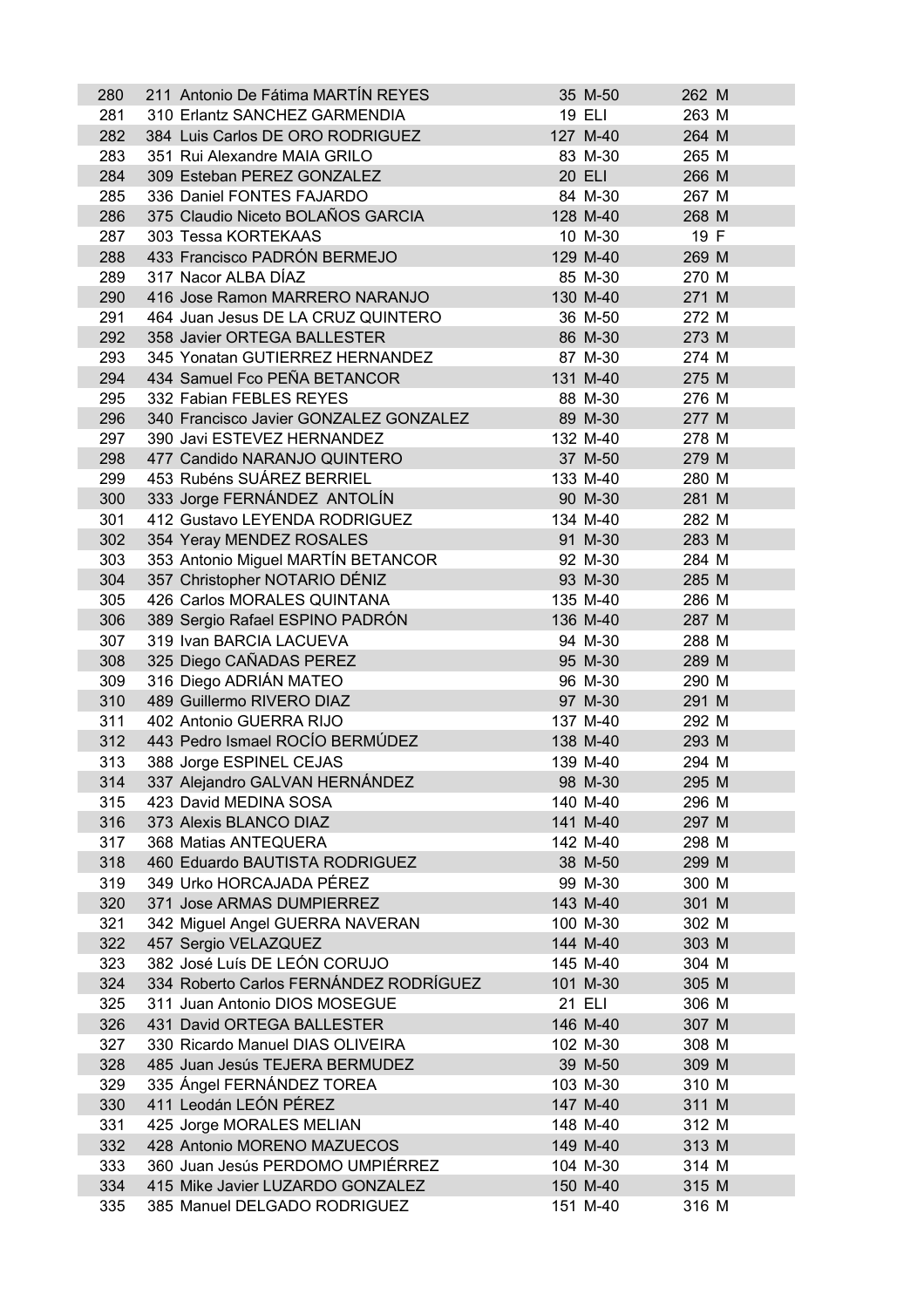| 336 | 430 Julián OJANGUREN LLANES              | 152 M-40      | 317 M |  |
|-----|------------------------------------------|---------------|-------|--|
| 337 | 392 M. Guillermo FUENTES CURBELO         | 153 M-40      | 318 M |  |
| 338 | 344 Nauzet GUTIERREZ ARTILES             | 105 M-30      | 319 M |  |
| 339 | 148 Luis Alberto MARRERO GUERRA          | 154 M-40      | 320 M |  |
| 340 | 305 Lena Kristina BERNDTSSON             | 6 M-40        | 20 F  |  |
| 341 | 469 Jose Maria GUADALUPE GARCIA          | 40 M-50       | 321 M |  |
| 342 | 341 Abel GONZÁLEZ SUÁREZ                 | 106 M-30      | 322 M |  |
| 343 | 450 Román SANTOS CHINEA                  | 155 M-40      | 323 M |  |
| 344 | 401 Jesus GUERRA OJEDA                   | 156 M-40      | 324 M |  |
| 345 | 396 Ricardo GARCIA GONZALEZ              | 157 M-40      | 325 M |  |
| 346 | 446 Marcos RODRÍGUEZ GUILLEN             | 158 M-40      | 326 M |  |
| 347 | 463 Julio José CRUZ CUBAS                | 41 M-50       | 327 M |  |
| 348 | 326 Jonathan CARMONA MARTIN              | 107 M-30      | 328 M |  |
| 349 | 322 Jorge CABRERA                        | 108 M-30      | 329 M |  |
| 350 | 472 Javier Jordan JORDÁN RODRÍGUEZ       | 42 M-50       | 330 M |  |
| 351 | 300 Saioa OLITE CALVO                    | 4 ELI         | 21 F  |  |
| 352 | 327 Efrain CARRERO ESPITIA               | 109 M-30      | 331 M |  |
| 353 | 429 David Cristo NARANJO AFONSO          | 159 M-40      | 332 M |  |
| 354 | 436 Jose Domingo PEREZ ALVAREZ           | 160 M-40      | 333 M |  |
| 355 | 465 Jose Domingo ESPINO PADRON           | 43 M-50       | 334 M |  |
| 356 | 346 Victor HERNANDEZ ALVAREZ             | 110 M-30      | 335 M |  |
| 357 | 323 Alexis CABRERA LUZARDO               | 111 M-30      | 336 M |  |
| 358 | 355 Damián MONZON VANDERLOO              | 112 M-30      | 337 M |  |
| 359 | 400 Ricardo GONZÁLEZ RODRIGUEZ           | 161 M-40      | 338 M |  |
| 360 | 448 Angel ROJAS BERNET                   | 162 M-40      | 339 M |  |
| 361 | 387 Roberto Carlos DUARTE LUZARDO        | 163 M-40      | 340 M |  |
| 362 | 467 Jose Luis GONZALEZ LAVIN             | 44 M-50       | 341 M |  |
| 363 | 474 Manuel MARTIN ARROCHA                | 45 M-50       | 342 M |  |
| 364 | 445 Vladimir RODRIGUEZ CURBELO           | 164 M-40      | 343 M |  |
| 365 | 408 Samuel HERRERA RODRIGUEZ             | 165 M-40      | 344 M |  |
| 366 | 321 Alvaro Jesús BORDÓN CABALLERO        | 113 M-30      | 345 M |  |
| 367 | 403 Miguel Angel Romero HERNANDEZ        | 166 M-40      | 346 M |  |
| 368 | 449 Abraham ROY MASSA                    | 167 M-40      | 347 M |  |
| 369 | 393 Nestor GARCIA                        | 168 M-40      | 348 M |  |
| 370 | 405 Heraclio Anatael HERNANDEZ DOMÍNGUEZ | 169 M-40      | 349 M |  |
| 371 | 447 José David RODRÍGUEZ PÉREZ           | 170 M-40      | 350 M |  |
| 372 | 419 Garcias Devora MATIAS EDUARDO        | 171 M-40      | 351 M |  |
| 373 | 422 Gustavo MEDINA PERDOMO               | 172 M-40      | 352 M |  |
| 374 | 454 Eugenio TAIBO FIGUEROA               | 173 M-40      | 353 M |  |
| 375 | 420 Ernesto MEDINA GUEDES                | 174 M-40      | 354 M |  |
| 376 | 313 Gastón IGLESIAS CAMACHO              | <b>22 ELI</b> | 355 M |  |
| 377 | 366 Jacinto ALFONSO RODRÍGUEZ            | 175 M-40      | 356 M |  |
| 378 | 379 Raimundo CASTELLANO MARTIN           | 176 M-40      | 357 M |  |
| 379 | 444 Ruben Angel RODRIGUEZ CABRERA        | 177 M-40      | 358 M |  |
| 380 | 417 Anibal MARTIN ROBAYNA                | 178 M-40      | 359 M |  |
| 381 | 471 Juan Gregorio IZQUIERDO BARROSO      | 46 M-50       | 360 M |  |
| 382 | 352 Carlos Alberto HERNÁNDEZ DIAZ        | 114 M-30      | 361 M |  |
| 383 | 414 Juan Jesus LUZARDO                   | 179 M-40      | 362 M |  |
| 384 | 367 Oliver AMADOR UMPIERREZ              | 180 M-40      | 363 M |  |
| 385 | 376 Arístides CABRERA PEREZ              | 181 M-40      | 364 M |  |
| 386 | 378 Octavio José CARABALLO CABRERA       | 182 M-40      | 365 M |  |
| 387 | 451 Andres SEGURA GALEOTE                | 183 M-40      | 366 M |  |
| 388 | 369 Eddy Antonio ARIAS FERMIN            | 184 M-40      | 367 M |  |
| 389 | 377 Juan Carlos CALVILLO SORIANO         | 185 M-40      | 368 M |  |
| 390 | 455 Jose Manuel TORO ALCAIDE             | 186 M-40      | 369 M |  |
| 391 | 398 Claudio Antonio GARCÍA RAMOS         | 187 M-40      | 370 M |  |
|     |                                          |               |       |  |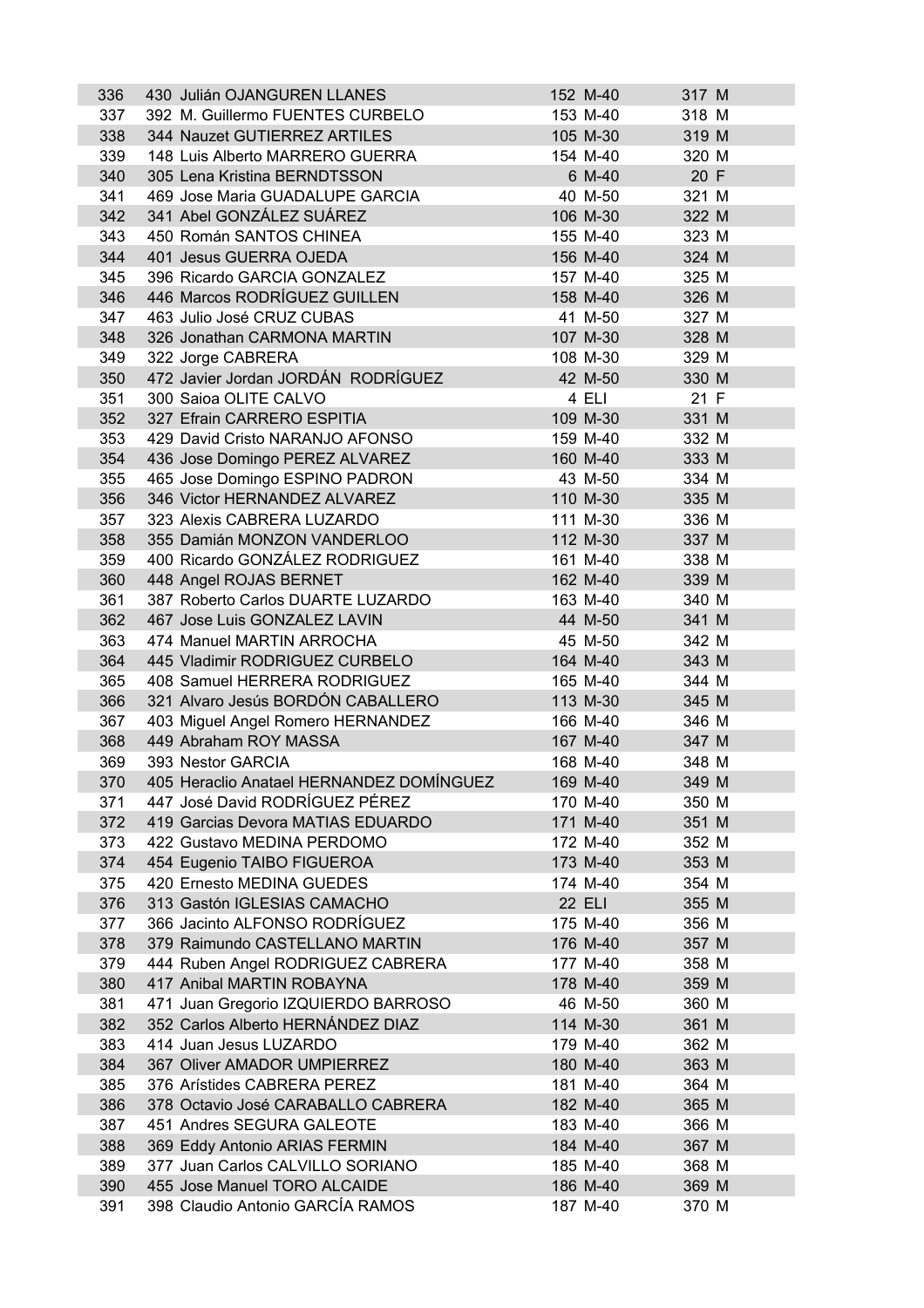| 392 | 480 Pedro RIVERO MARRERO          | 47 M-50  | 371 M |
|-----|-----------------------------------|----------|-------|
| 393 | 461 Cristo BERMÚDEZ HUERTAS       | 48 M-50  | 372 M |
| 394 | 462 Javier BURGOS LOPEZ           | 49 M-50  | 373 M |
| 395 | 437 Abel PÉREZ FERNANDEZ          | 188 M-40 | 374 M |
| 396 | 490 Jose Angel BERMUDEZ BETANCOR  | 189 M-40 | 375 M |
| 397 | 301 Beatriz DELGADO CAMACHO       | 11 M-30  | 22 F  |
| 398 | 338 Francisco Jose GARCIA DIAZ    | 115 M-30 | 376 M |
| 399 | 397 Ángel Honorio GARCÍA PÉREZ    | 190 M-40 | 377 M |
| 400 | 350 David LOPEZ ESTUPIÑAN         | 116 M-30 | 378 M |
| 401 | 473 Oscar LUIS GONZALEZ           | 50 M-50  | 379 M |
| 402 | 362 Salvador UTRERA MUÑOZ         | 117 M-30 | 380 M |
| 403 | 320 Francisco BATISTA BATISTA     | 118 M-30 | 381 M |
| 404 | 483 Javier SOL CARRION            | 51 M-50  | 382 M |
| 405 | 481 David RODRIGUEZ MARTIN        | 52 M-50  | 383 M |
| 406 | 458 Vicente AFONSO HERNANDEZ      | 53 M-50  | 384 M |
| 407 | 487 Jesús VELAYOS MORALES         | 54 M-50  | 385 M |
| 408 | 486 Felix Ramón VEGA SOSA         | 55 M-50  | 386 M |
| 409 | 372 Carlos BERRAQUERO CALERO      | 191 M-40 | 387 M |
| 410 | 343 Juan Antonio GUERRERO GUILLEN | 119 M-30 | 388 M |
| 411 | 438 Jose Braulio PEREZ TORRES     | 192 M-40 | 389 M |
| 412 | 478 Guillermo OJEDA               | 56 M-50  | 390 M |
| 413 | 421 Daniel MEDINA LORENZO         | 193 M-40 | 391 M |
| 414 | 365 Jorge AFTIMOS CALDERIN        | 194 M-40 | 392 M |
|     |                                   |          |       |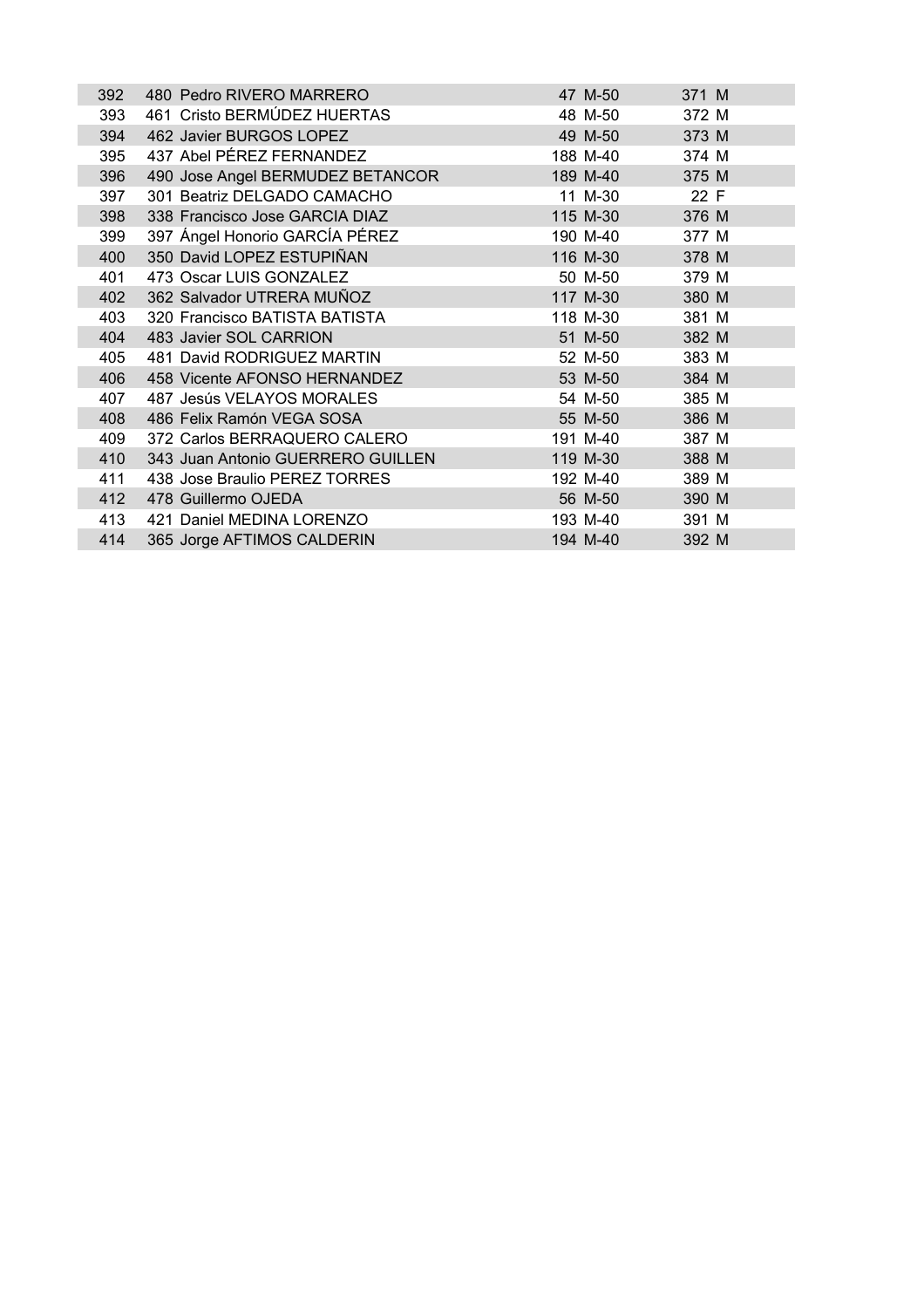| 03:47:29.00<br>2<br>$\overline{2}$<br>03:53:53.00<br>2<br>03:54:53.00<br>$\overline{2}$<br>03:55:35.00<br>03:57:30.00<br>2<br>03:58:19.00<br>2<br>04:00:27.00<br>2<br>$\overline{c}$<br>04:00:41.00<br>$\overline{2}$<br>04:04:33.00<br>$\overline{2}$<br>04:05:00.00<br>2<br>04:06:42.00<br>2<br>04:06:44.00<br>04:08:29.00<br>2<br>$\overline{2}$<br>04:08:36.00<br>$\overline{2}$<br>04:09:39.00<br>$\overline{2}$<br>04:10:55.00<br>04:12:51.00<br>2<br>04:12:52.00<br>$\overline{2}$<br>04:14:13.00<br>2<br>$\overline{2}$<br>04:16:52.00<br>$\overline{2}$<br>04:22:47.00<br>$\overline{2}$<br>04:22:50.00<br>2<br>04:22:59.00<br>2<br>04:25:42.00<br>04:26:51.00<br>2<br>$\overline{2}$<br>04:28:58.00<br>$\overline{2}$<br>04:31:46.00<br>$\overline{2}$<br>04:36:00.00<br>04:38:52.00<br>2<br>04:39:03.00<br>2<br>04:41:15.00<br>2<br>$\overline{2}$<br>04:42:16.00<br>$\overline{2}$<br>04:42:45.00<br>$\overline{c}$<br>04:43:16.00<br>2<br>04:43:32.00<br>04:43:34.00<br>2<br>04:44:20.00<br>2<br>$\overline{2}$<br>04:44:35.00<br>$\overline{2}$<br>04:45:32.00<br>$\overline{2}$<br>04:46:29.00<br>2<br>04:46:55.00<br>04:47:20.00<br>2<br>2<br>04:47:25.00<br>2 04:48:40.00<br>2 04:50:27.00<br>$\overline{2}$<br>04:50:53.00<br>2<br>04:52:59.00<br>$\overline{2}$<br>04:53:15.00<br>04:53:28.00<br>2<br>2 <sup>1</sup><br>04:53:30.00<br>$\overline{2}$<br>04:55:26.00<br>$\overline{2}$<br>04:55:27.00<br>04:56:59.00<br>2<br>04:57:03.00<br>2<br>04:57:17.00<br>2 | País | Nº Eventos | <b>Tmp</b> |
|--------------------------------------------------------------------------------------------------------------------------------------------------------------------------------------------------------------------------------------------------------------------------------------------------------------------------------------------------------------------------------------------------------------------------------------------------------------------------------------------------------------------------------------------------------------------------------------------------------------------------------------------------------------------------------------------------------------------------------------------------------------------------------------------------------------------------------------------------------------------------------------------------------------------------------------------------------------------------------------------------------------------------------------------------------------------------------------------------------------------------------------------------------------------------------------------------------------------------------------------------------------------------------------------------------------------------------------------------------------------------------------------------------------------------------------------------------------------------------------|------|------------|------------|
|                                                                                                                                                                                                                                                                                                                                                                                                                                                                                                                                                                                                                                                                                                                                                                                                                                                                                                                                                                                                                                                                                                                                                                                                                                                                                                                                                                                                                                                                                      |      |            |            |
|                                                                                                                                                                                                                                                                                                                                                                                                                                                                                                                                                                                                                                                                                                                                                                                                                                                                                                                                                                                                                                                                                                                                                                                                                                                                                                                                                                                                                                                                                      |      |            |            |
|                                                                                                                                                                                                                                                                                                                                                                                                                                                                                                                                                                                                                                                                                                                                                                                                                                                                                                                                                                                                                                                                                                                                                                                                                                                                                                                                                                                                                                                                                      |      |            |            |
|                                                                                                                                                                                                                                                                                                                                                                                                                                                                                                                                                                                                                                                                                                                                                                                                                                                                                                                                                                                                                                                                                                                                                                                                                                                                                                                                                                                                                                                                                      |      |            |            |
|                                                                                                                                                                                                                                                                                                                                                                                                                                                                                                                                                                                                                                                                                                                                                                                                                                                                                                                                                                                                                                                                                                                                                                                                                                                                                                                                                                                                                                                                                      |      |            |            |
|                                                                                                                                                                                                                                                                                                                                                                                                                                                                                                                                                                                                                                                                                                                                                                                                                                                                                                                                                                                                                                                                                                                                                                                                                                                                                                                                                                                                                                                                                      |      |            |            |
|                                                                                                                                                                                                                                                                                                                                                                                                                                                                                                                                                                                                                                                                                                                                                                                                                                                                                                                                                                                                                                                                                                                                                                                                                                                                                                                                                                                                                                                                                      |      |            |            |
|                                                                                                                                                                                                                                                                                                                                                                                                                                                                                                                                                                                                                                                                                                                                                                                                                                                                                                                                                                                                                                                                                                                                                                                                                                                                                                                                                                                                                                                                                      |      |            |            |
|                                                                                                                                                                                                                                                                                                                                                                                                                                                                                                                                                                                                                                                                                                                                                                                                                                                                                                                                                                                                                                                                                                                                                                                                                                                                                                                                                                                                                                                                                      |      |            |            |
|                                                                                                                                                                                                                                                                                                                                                                                                                                                                                                                                                                                                                                                                                                                                                                                                                                                                                                                                                                                                                                                                                                                                                                                                                                                                                                                                                                                                                                                                                      |      |            |            |
|                                                                                                                                                                                                                                                                                                                                                                                                                                                                                                                                                                                                                                                                                                                                                                                                                                                                                                                                                                                                                                                                                                                                                                                                                                                                                                                                                                                                                                                                                      |      |            |            |
|                                                                                                                                                                                                                                                                                                                                                                                                                                                                                                                                                                                                                                                                                                                                                                                                                                                                                                                                                                                                                                                                                                                                                                                                                                                                                                                                                                                                                                                                                      |      |            |            |
|                                                                                                                                                                                                                                                                                                                                                                                                                                                                                                                                                                                                                                                                                                                                                                                                                                                                                                                                                                                                                                                                                                                                                                                                                                                                                                                                                                                                                                                                                      |      |            |            |
|                                                                                                                                                                                                                                                                                                                                                                                                                                                                                                                                                                                                                                                                                                                                                                                                                                                                                                                                                                                                                                                                                                                                                                                                                                                                                                                                                                                                                                                                                      |      |            |            |
|                                                                                                                                                                                                                                                                                                                                                                                                                                                                                                                                                                                                                                                                                                                                                                                                                                                                                                                                                                                                                                                                                                                                                                                                                                                                                                                                                                                                                                                                                      |      |            |            |
|                                                                                                                                                                                                                                                                                                                                                                                                                                                                                                                                                                                                                                                                                                                                                                                                                                                                                                                                                                                                                                                                                                                                                                                                                                                                                                                                                                                                                                                                                      |      |            |            |
|                                                                                                                                                                                                                                                                                                                                                                                                                                                                                                                                                                                                                                                                                                                                                                                                                                                                                                                                                                                                                                                                                                                                                                                                                                                                                                                                                                                                                                                                                      |      |            |            |
|                                                                                                                                                                                                                                                                                                                                                                                                                                                                                                                                                                                                                                                                                                                                                                                                                                                                                                                                                                                                                                                                                                                                                                                                                                                                                                                                                                                                                                                                                      |      |            |            |
|                                                                                                                                                                                                                                                                                                                                                                                                                                                                                                                                                                                                                                                                                                                                                                                                                                                                                                                                                                                                                                                                                                                                                                                                                                                                                                                                                                                                                                                                                      |      |            |            |
|                                                                                                                                                                                                                                                                                                                                                                                                                                                                                                                                                                                                                                                                                                                                                                                                                                                                                                                                                                                                                                                                                                                                                                                                                                                                                                                                                                                                                                                                                      |      |            |            |
|                                                                                                                                                                                                                                                                                                                                                                                                                                                                                                                                                                                                                                                                                                                                                                                                                                                                                                                                                                                                                                                                                                                                                                                                                                                                                                                                                                                                                                                                                      |      |            |            |
|                                                                                                                                                                                                                                                                                                                                                                                                                                                                                                                                                                                                                                                                                                                                                                                                                                                                                                                                                                                                                                                                                                                                                                                                                                                                                                                                                                                                                                                                                      |      |            |            |
|                                                                                                                                                                                                                                                                                                                                                                                                                                                                                                                                                                                                                                                                                                                                                                                                                                                                                                                                                                                                                                                                                                                                                                                                                                                                                                                                                                                                                                                                                      |      |            |            |
|                                                                                                                                                                                                                                                                                                                                                                                                                                                                                                                                                                                                                                                                                                                                                                                                                                                                                                                                                                                                                                                                                                                                                                                                                                                                                                                                                                                                                                                                                      |      |            |            |
|                                                                                                                                                                                                                                                                                                                                                                                                                                                                                                                                                                                                                                                                                                                                                                                                                                                                                                                                                                                                                                                                                                                                                                                                                                                                                                                                                                                                                                                                                      |      |            |            |
|                                                                                                                                                                                                                                                                                                                                                                                                                                                                                                                                                                                                                                                                                                                                                                                                                                                                                                                                                                                                                                                                                                                                                                                                                                                                                                                                                                                                                                                                                      |      |            |            |
|                                                                                                                                                                                                                                                                                                                                                                                                                                                                                                                                                                                                                                                                                                                                                                                                                                                                                                                                                                                                                                                                                                                                                                                                                                                                                                                                                                                                                                                                                      |      |            |            |
|                                                                                                                                                                                                                                                                                                                                                                                                                                                                                                                                                                                                                                                                                                                                                                                                                                                                                                                                                                                                                                                                                                                                                                                                                                                                                                                                                                                                                                                                                      |      |            |            |
|                                                                                                                                                                                                                                                                                                                                                                                                                                                                                                                                                                                                                                                                                                                                                                                                                                                                                                                                                                                                                                                                                                                                                                                                                                                                                                                                                                                                                                                                                      |      |            |            |
|                                                                                                                                                                                                                                                                                                                                                                                                                                                                                                                                                                                                                                                                                                                                                                                                                                                                                                                                                                                                                                                                                                                                                                                                                                                                                                                                                                                                                                                                                      |      |            |            |
|                                                                                                                                                                                                                                                                                                                                                                                                                                                                                                                                                                                                                                                                                                                                                                                                                                                                                                                                                                                                                                                                                                                                                                                                                                                                                                                                                                                                                                                                                      |      |            |            |
|                                                                                                                                                                                                                                                                                                                                                                                                                                                                                                                                                                                                                                                                                                                                                                                                                                                                                                                                                                                                                                                                                                                                                                                                                                                                                                                                                                                                                                                                                      |      |            |            |
|                                                                                                                                                                                                                                                                                                                                                                                                                                                                                                                                                                                                                                                                                                                                                                                                                                                                                                                                                                                                                                                                                                                                                                                                                                                                                                                                                                                                                                                                                      |      |            |            |
|                                                                                                                                                                                                                                                                                                                                                                                                                                                                                                                                                                                                                                                                                                                                                                                                                                                                                                                                                                                                                                                                                                                                                                                                                                                                                                                                                                                                                                                                                      |      |            |            |
|                                                                                                                                                                                                                                                                                                                                                                                                                                                                                                                                                                                                                                                                                                                                                                                                                                                                                                                                                                                                                                                                                                                                                                                                                                                                                                                                                                                                                                                                                      |      |            |            |
|                                                                                                                                                                                                                                                                                                                                                                                                                                                                                                                                                                                                                                                                                                                                                                                                                                                                                                                                                                                                                                                                                                                                                                                                                                                                                                                                                                                                                                                                                      |      |            |            |
|                                                                                                                                                                                                                                                                                                                                                                                                                                                                                                                                                                                                                                                                                                                                                                                                                                                                                                                                                                                                                                                                                                                                                                                                                                                                                                                                                                                                                                                                                      |      |            |            |
|                                                                                                                                                                                                                                                                                                                                                                                                                                                                                                                                                                                                                                                                                                                                                                                                                                                                                                                                                                                                                                                                                                                                                                                                                                                                                                                                                                                                                                                                                      |      |            |            |
|                                                                                                                                                                                                                                                                                                                                                                                                                                                                                                                                                                                                                                                                                                                                                                                                                                                                                                                                                                                                                                                                                                                                                                                                                                                                                                                                                                                                                                                                                      |      |            |            |
|                                                                                                                                                                                                                                                                                                                                                                                                                                                                                                                                                                                                                                                                                                                                                                                                                                                                                                                                                                                                                                                                                                                                                                                                                                                                                                                                                                                                                                                                                      |      |            |            |
|                                                                                                                                                                                                                                                                                                                                                                                                                                                                                                                                                                                                                                                                                                                                                                                                                                                                                                                                                                                                                                                                                                                                                                                                                                                                                                                                                                                                                                                                                      |      |            |            |
|                                                                                                                                                                                                                                                                                                                                                                                                                                                                                                                                                                                                                                                                                                                                                                                                                                                                                                                                                                                                                                                                                                                                                                                                                                                                                                                                                                                                                                                                                      |      |            |            |
|                                                                                                                                                                                                                                                                                                                                                                                                                                                                                                                                                                                                                                                                                                                                                                                                                                                                                                                                                                                                                                                                                                                                                                                                                                                                                                                                                                                                                                                                                      |      |            |            |
|                                                                                                                                                                                                                                                                                                                                                                                                                                                                                                                                                                                                                                                                                                                                                                                                                                                                                                                                                                                                                                                                                                                                                                                                                                                                                                                                                                                                                                                                                      |      |            |            |
|                                                                                                                                                                                                                                                                                                                                                                                                                                                                                                                                                                                                                                                                                                                                                                                                                                                                                                                                                                                                                                                                                                                                                                                                                                                                                                                                                                                                                                                                                      |      |            |            |
|                                                                                                                                                                                                                                                                                                                                                                                                                                                                                                                                                                                                                                                                                                                                                                                                                                                                                                                                                                                                                                                                                                                                                                                                                                                                                                                                                                                                                                                                                      |      |            |            |
|                                                                                                                                                                                                                                                                                                                                                                                                                                                                                                                                                                                                                                                                                                                                                                                                                                                                                                                                                                                                                                                                                                                                                                                                                                                                                                                                                                                                                                                                                      |      |            |            |
|                                                                                                                                                                                                                                                                                                                                                                                                                                                                                                                                                                                                                                                                                                                                                                                                                                                                                                                                                                                                                                                                                                                                                                                                                                                                                                                                                                                                                                                                                      |      |            |            |
|                                                                                                                                                                                                                                                                                                                                                                                                                                                                                                                                                                                                                                                                                                                                                                                                                                                                                                                                                                                                                                                                                                                                                                                                                                                                                                                                                                                                                                                                                      |      |            |            |
|                                                                                                                                                                                                                                                                                                                                                                                                                                                                                                                                                                                                                                                                                                                                                                                                                                                                                                                                                                                                                                                                                                                                                                                                                                                                                                                                                                                                                                                                                      |      |            |            |
|                                                                                                                                                                                                                                                                                                                                                                                                                                                                                                                                                                                                                                                                                                                                                                                                                                                                                                                                                                                                                                                                                                                                                                                                                                                                                                                                                                                                                                                                                      |      |            |            |
|                                                                                                                                                                                                                                                                                                                                                                                                                                                                                                                                                                                                                                                                                                                                                                                                                                                                                                                                                                                                                                                                                                                                                                                                                                                                                                                                                                                                                                                                                      |      |            |            |
|                                                                                                                                                                                                                                                                                                                                                                                                                                                                                                                                                                                                                                                                                                                                                                                                                                                                                                                                                                                                                                                                                                                                                                                                                                                                                                                                                                                                                                                                                      |      |            |            |
|                                                                                                                                                                                                                                                                                                                                                                                                                                                                                                                                                                                                                                                                                                                                                                                                                                                                                                                                                                                                                                                                                                                                                                                                                                                                                                                                                                                                                                                                                      |      |            |            |
|                                                                                                                                                                                                                                                                                                                                                                                                                                                                                                                                                                                                                                                                                                                                                                                                                                                                                                                                                                                                                                                                                                                                                                                                                                                                                                                                                                                                                                                                                      |      |            |            |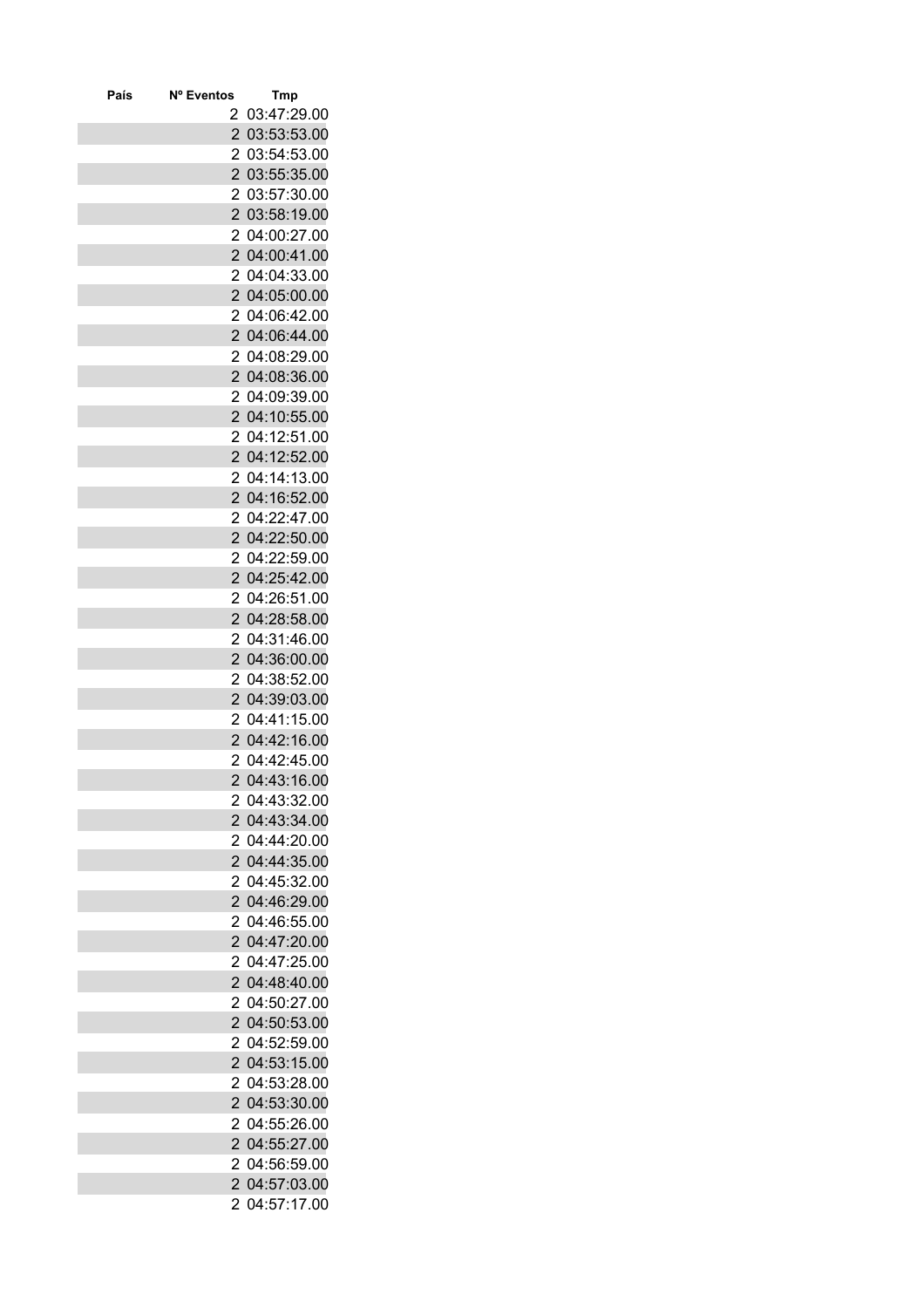| $\overline{2}$ | 04:58:04.00   |
|----------------|---------------|
| 2              | 04:59:48.00   |
| $\overline{2}$ | 05:00:15.00   |
| 2              | 05:00:17.00   |
| $\overline{2}$ | 05:00:36.00   |
| 2              | 05:01:14.00   |
| $\overline{2}$ | 05:02:00.00   |
| 2              | 05:02:06.00   |
| $\overline{2}$ | 05:02:19.00   |
| 2              | 05:02:27.00   |
| $\overline{2}$ | 05:02:57.00   |
| 2              | 05:03:26.00   |
| $\overline{2}$ | 05:03:41.00   |
| 2              | 05:03:48.00   |
| $\overline{2}$ | 05:04:20.00   |
| $\overline{c}$ | 05:05:01.00   |
| $\overline{2}$ | 05:07:31.00   |
| 2              | 05:07:34.00   |
| $\overline{2}$ | 05:07:58.00   |
| 2              | 05:09:04.00   |
| $\overline{2}$ | 05:09:40.00   |
| $\overline{c}$ | 05:10:45.00   |
| $\overline{2}$ | 05:10:46.00   |
| 2              | 05:10:51.00   |
| $\overline{2}$ | 05:11:13.00   |
| 2              | 05:11:40.00   |
| $\overline{2}$ | 05:12:02.00   |
| $\overline{c}$ | 05:12:35.00   |
| $\overline{2}$ | 05:13:04.00   |
| 2              | 05:13:24.00   |
| $\overline{2}$ | 05:14:42.00   |
| 2              | 05:14:59.00   |
| $\overline{2}$ | 05:16:23.00   |
|                | 05:17:05.00   |
| 2              |               |
|                | 2 05:17:48.00 |
| 2              | 05:18:20.00   |
| $\overline{2}$ | 05:18:29.00   |
| 2              | 05:19:42.00   |
| $\overline{2}$ | 05:20:06.00   |
| 2              | 05:20:17.00   |
| $\overline{2}$ | 05:20:36.00   |
| 2              | 05:21:31.00   |
| $\overline{2}$ | 05:22:17.00   |
| 2              | 05:24:01.00   |
| $\overline{2}$ | 05:25:21.00   |
| 2              | 05:25:38.00   |
| $\overline{2}$ | 05:28:50.00   |
| 2              | 05:32:05.00   |
| $\overline{2}$ | 05:32:31.00   |
| $\overline{2}$ | 05:34:07.00   |
| $\overline{2}$ | 05:36:57.00   |
| 2              | 05:38:40.00   |
| $\overline{2}$ | 05:38:45.00   |
| 2              | 05:42:02.00   |
| $\overline{2}$ | 05:43:23.00   |
| $\overline{2}$ | 05:43:45.00   |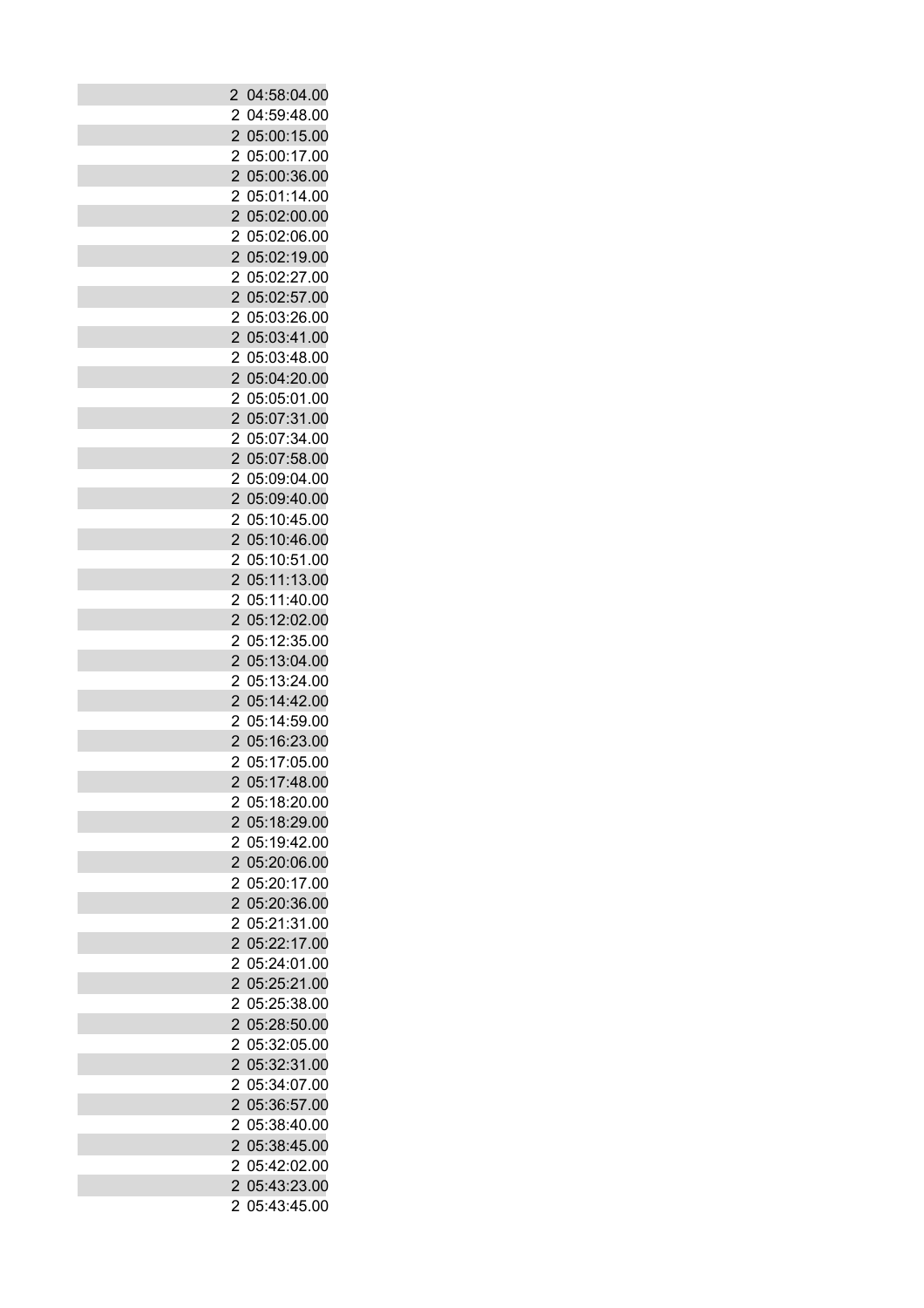| $\overline{c}$      | 05:44:40.00   |
|---------------------|---------------|
| 2                   | 05:44:41.00   |
| $\overline{2}$      | 05:45:35.00   |
| 2                   | 05:46:06.00   |
| $\overline{2}$      | 05:46:30.00   |
| 2                   | 05:46:32.00   |
| $\overline{2}$      | 05:46:36.00   |
| 2                   | 05:46:43.00   |
| $\overline{2}$      | 05:48:53.00   |
| 2                   | 05:49:25.00   |
| $\overline{2}$      | 05:49:31.00   |
| 2                   | 05:49:48.00   |
| $\overline{2}$      | 05:51:44.00   |
| 2                   | 05:51:48.00   |
| $\overline{2}$      | 05:51:59.00   |
|                     |               |
| 2<br>$\overline{2}$ | 05:52:02.00   |
|                     | 05:53:21.00   |
| 2                   | 05:53:24.00   |
| $\overline{2}$      | 05:53:54.00   |
| 2                   | 05:53:56.00   |
| $\overline{2}$      | 05:54:05.00   |
| $\overline{2}$      | 05:54:31.00   |
| $\overline{2}$      | 05:55:39.00   |
| 2                   | 05:55:54.00   |
| $\overline{2}$      | 05:56:01.00   |
| 2                   | 05:56:01.00   |
| $\overline{2}$      | 05:56:50.00   |
| 2                   | 05:58:39.00   |
| $\overline{2}$      | 05:59:12.00   |
| 2                   | 06:00:48.00   |
| $\overline{2}$      | 06:01:08.00   |
| 2                   | 06:03:04.00   |
| $\overline{2}$      | 06:03:42.00   |
| 2                   | 06:05:29.00   |
|                     | 2 06:07:19.00 |
| 2                   | 06:07:19.00   |
| $\overline{2}$      | 06:08:19.00   |
| 2                   | 06:09:32.00   |
| $\overline{2}$      | 06:09:47.00   |
| 2                   | 06:10:03.00   |
| $\overline{2}$      | 06:10:03.00   |
| 2                   | 06:10:20.00   |
| $\overline{2}$      | 06:10:21.00   |
| $\overline{2}$      | 06:10:40.00   |
| $\overline{2}$      | 06:12:22.00   |
| 2                   | 06:12:30.00   |
| 2                   | 06:20:16.00   |
| 2                   | 06:20:19.00   |
| $\overline{2}$      | 06:20:29.00   |
| 2                   | 06:22:02.00   |
| $\overline{2}$      | 06:22:31.00   |
| 2                   | 06:23:26.00   |
| 2                   | 06:24:48.00   |
| 2                   | 06:26:36.00   |
| $\overline{2}$      | 06:27:35.00   |
|                     |               |
| 2                   | 06:28:29.00   |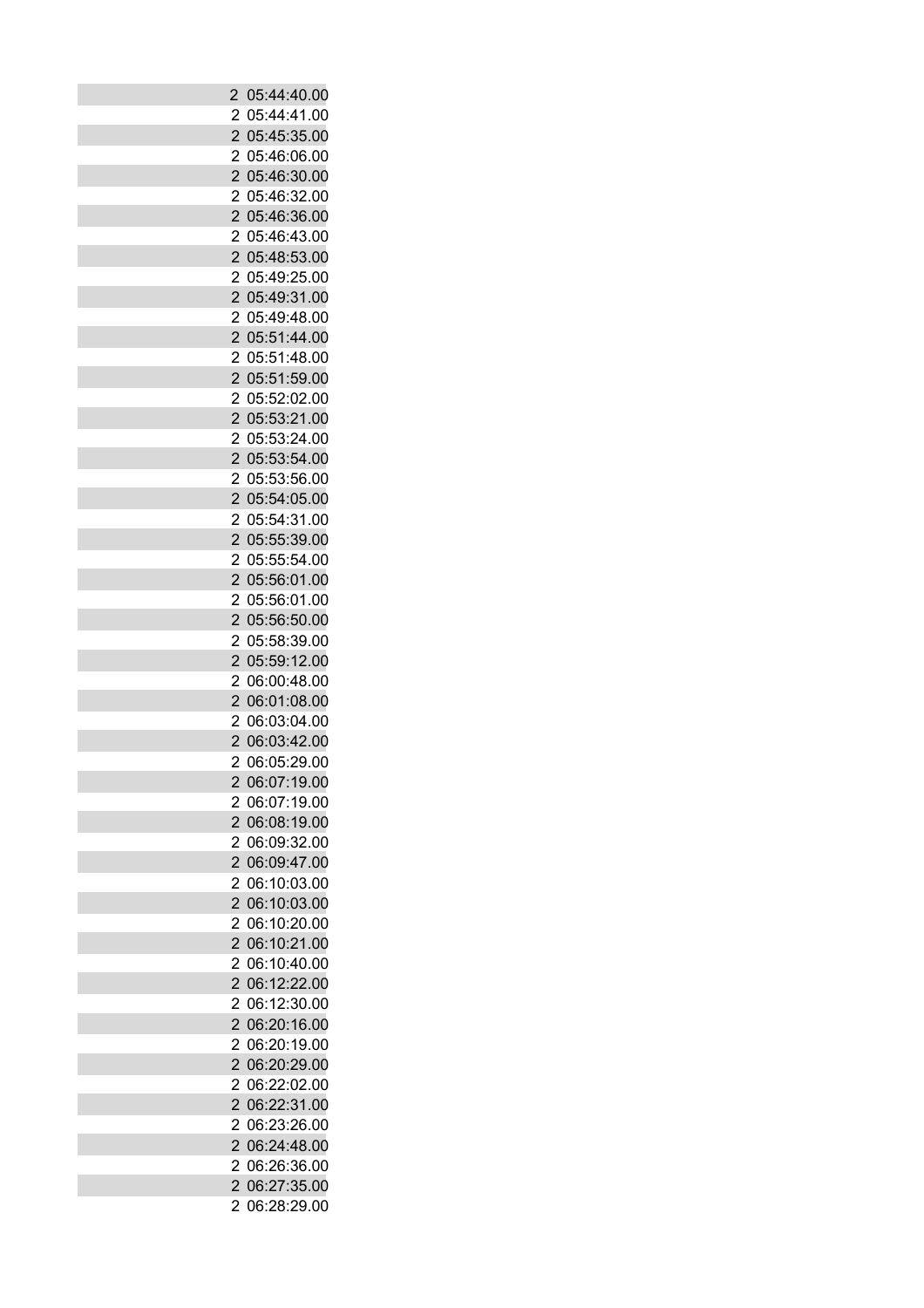| 2              | 06:28:37.00   |
|----------------|---------------|
| $\overline{2}$ | 06:29:08.00   |
|                |               |
| $\overline{2}$ | 06:29:31.00   |
| 2              | 06:31:09.00   |
| $\overline{2}$ | 06:33:03.00   |
| 2              | 06:33:59.00   |
| $\overline{2}$ | 06:34:06.00   |
| 2              | 06:35:28.00   |
| $\overline{2}$ | 06:37:57.00   |
| 2              | 06:42:04.00   |
| $\overline{2}$ | 06:44:01.00   |
| 2              | 06:51:54.00   |
| $\overline{2}$ | 06:52:33.00   |
| 2              | 06:53:22.00   |
| $\overline{2}$ | 06:57:11.00   |
| $\overline{2}$ | 07:00:12.00   |
| $\overline{2}$ | 07:04:09.00   |
| 2              | 07:06:55.00   |
| $\overline{2}$ | 07:07:18.00   |
| 1              | 00:32:37.00   |
| $\overline{1}$ | 00:33:52.00   |
| 1              | 00:34:52.00   |
| $\overline{1}$ | 00:36:02.00   |
|                |               |
| 1              | 00:36:58.00   |
| $\overline{1}$ | 00:37:11.00   |
| 1              | 00:37:15.00   |
| $\overline{1}$ | 00:37:22.00   |
| 1              | 00:37:27.00   |
| $\overline{1}$ | 00:37:45.00   |
| 1              | 00:38:09.00   |
| $\overline{1}$ | 00:38:31.00   |
| 1              | 00:38:34.00   |
| 1              | 00:38:36.00   |
| 1              | 00:39:00.00   |
|                | 1 00:39:02.00 |
| 1              | 00:39:15.00   |
| $\overline{1}$ | 00:39:42.00   |
| 1              | 00:39:47.00   |
| $\overline{1}$ | 00:39:51.00   |
| 1              | 00:40:22.00   |
| $\overline{1}$ | 00:40:32.00   |
| 1              | 00:40:50.00   |
| $\overline{1}$ | 00:40:53.00   |
| 1              | 00:41:01.00   |
| $\overline{1}$ | 00:41:13.00   |
| 1              | 00:41:18.00   |
| $\overline{1}$ | 00:41:27.00   |
| 1              | 00:41:33.00   |
| $\overline{1}$ | 00:41:41.00   |
|                |               |
| 1              | 00:41:53.00   |
| $\overline{1}$ | 00:42:20.00   |
| 1              | 00:42:24.00   |
| $\overline{1}$ | 00:42:34.00   |
| 1              | 00:42:45.00   |
| $\overline{1}$ | 00:43:05.00   |
| 1              | 00:43:32.00   |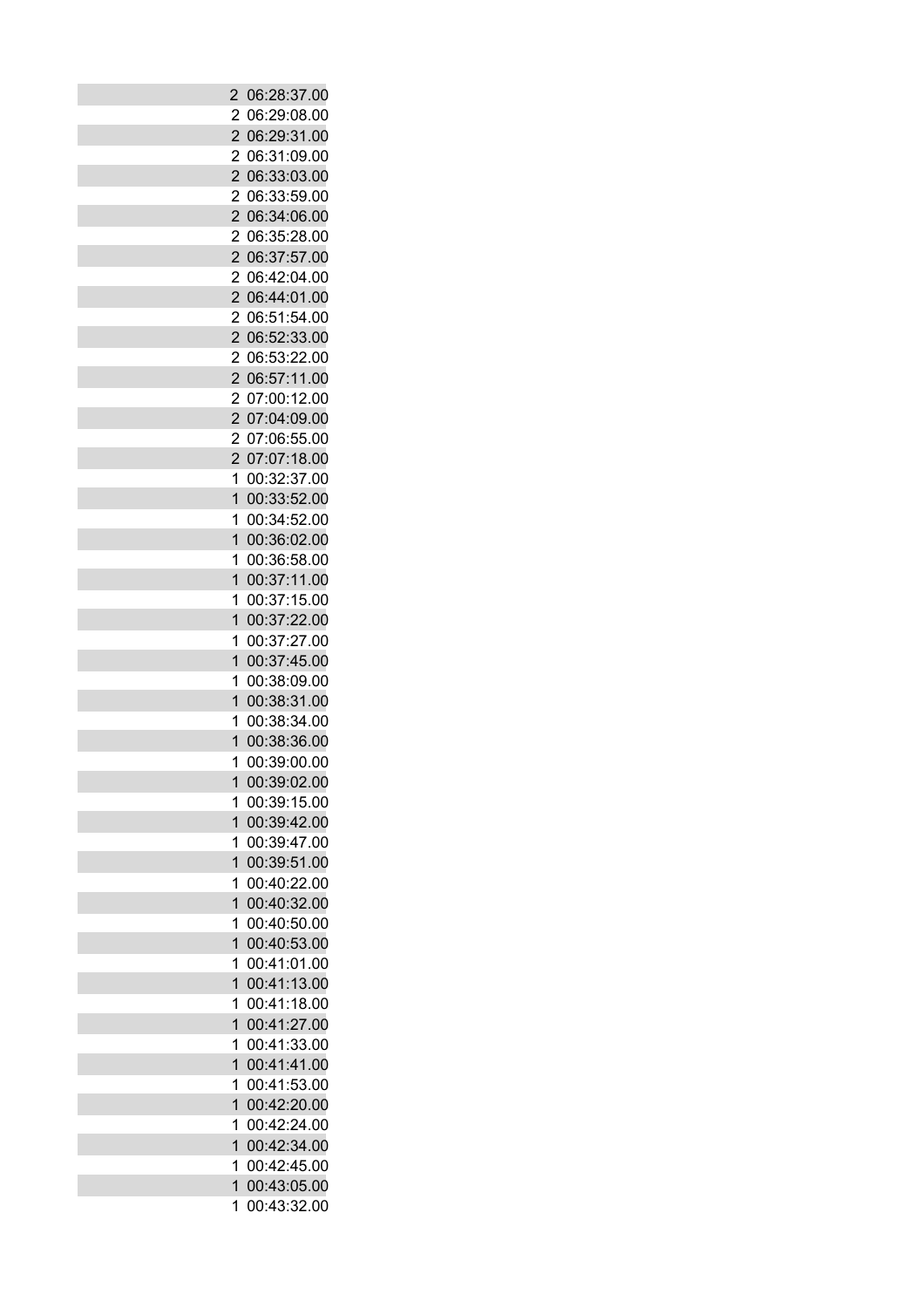| 1              | 00:43:46.00   |
|----------------|---------------|
| 1              | 00:43:47.00   |
| $\overline{1}$ | 00:43:58.00   |
| 1              | 00:44:02.00   |
| $\overline{1}$ | 00:44:06.00   |
| 1              | 00:44:30.00   |
| 1              | 00:44:32.00   |
| 1              | 00:45:10.00   |
| $\overline{1}$ | 00:45:46.00   |
| 1              | 00:46:19.00   |
| $\overline{1}$ | 00:46:30.00   |
| 1              | 00:46:46.00   |
| 1              | 00:46:47.00   |
| 1              | 00:47:04.00   |
| $\mathbf{1}$   | 00:47:30.00   |
| 1              | 00:47:44.00   |
| $\overline{1}$ | 00:47:55.00   |
| 1              | 00:47:56.00   |
| $\overline{1}$ | 00:47:59.00   |
| 1              | 00:48:10.00   |
| $\overline{1}$ | 00:48:12.00   |
| 1              | 00:48:31.00   |
| $\overline{1}$ | 00:48:32.00   |
| 1              | 00:48:37.00   |
| 1              | 00:48:46.00   |
| 1              | 00:49:01.00   |
| $\mathbf{1}$   | 00:49:05.00   |
| 1              | 00:49:10.00   |
| $\overline{1}$ | 00:49:15.00   |
| 1              | 00:49:17.00   |
| $\overline{1}$ | 00:49:28.00   |
| 1              | 00:49:43.00   |
| 1              | 00:49:47.00   |
| 1              | 00:50:04.00   |
|                | 1 00:51:15.00 |
| 1              | 00:51:18.00   |
| $\overline{1}$ | 00:51:39.00   |
| 1              | 00:51:39.00   |
| $\overline{1}$ | 00:51:44.00   |
| 1              | 00:51:49.00   |
| $\overline{1}$ | 00:51:55.00   |
| 1              | 00:52:16.00   |
| 1              | 00:52:44.00   |
| 1              | 00:53:45.00   |
| $\mathbf{1}$   | 00:55:23.00   |
| 1              | 00:55:27.00   |
| $\overline{1}$ | 00:55:32.00   |
| 1              | 00:55:37.00   |
| $\overline{1}$ | 00:55:53.00   |
| 1              | 00:57:00.00   |
| $\mathbf{1}$   | 00:58:15.00   |
| 1              | 00:58:42.00   |
| $\overline{1}$ | 00:59:54.00   |
| 1              | 01:01:50.00   |
| $\overline{1}$ | 01:01:50.00   |
| 1              | 01:02:24.00   |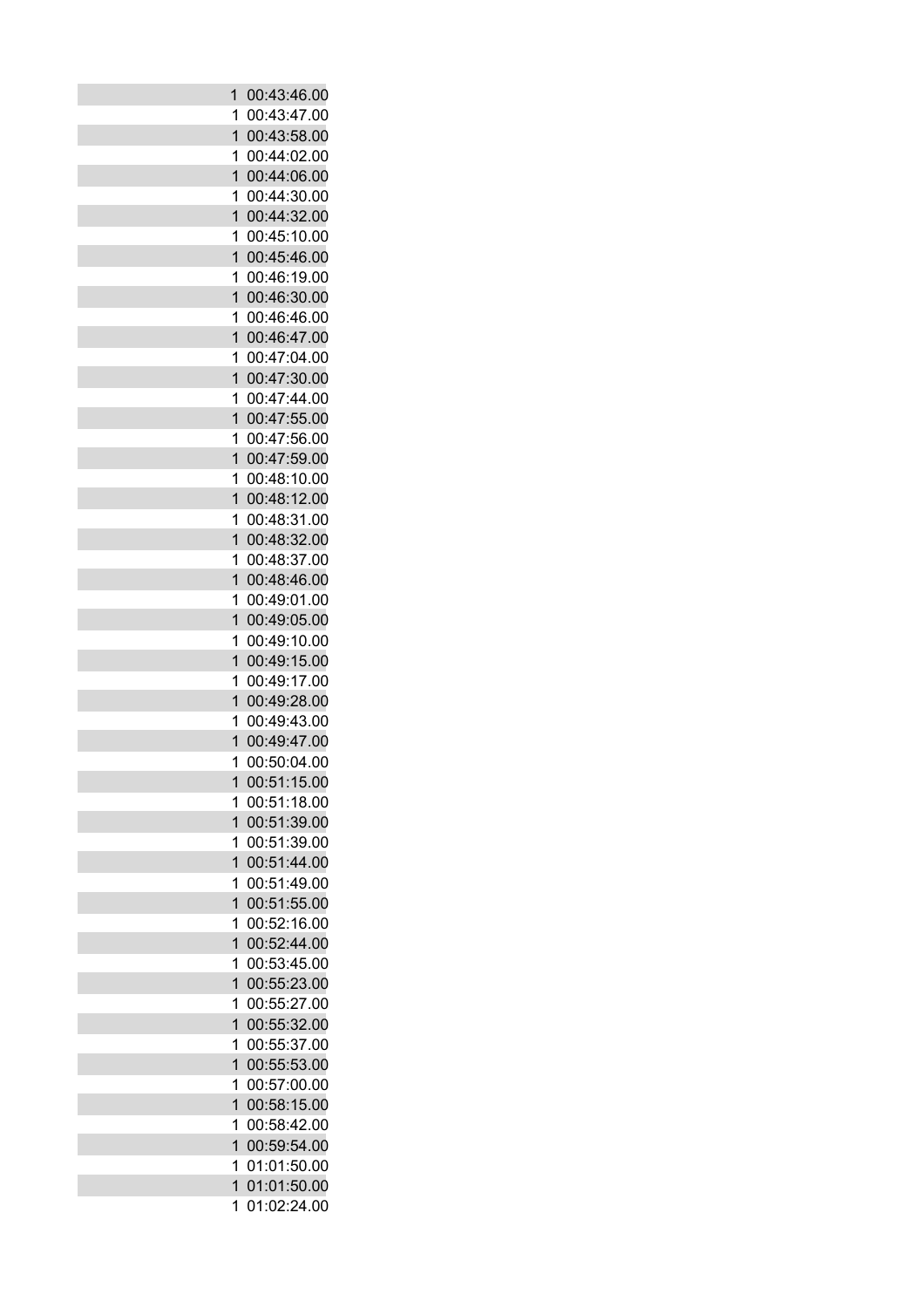| 1              | 01:13:22.00   |
|----------------|---------------|
| 1              | 03:42:37.00   |
| $\overline{1}$ | 03:42:39.00   |
| 1              | 03:52:10.00   |
| $\overline{1}$ | 03:53:16.00   |
| 1              | 03:58:56.00   |
| $\overline{1}$ | 03:59:26.00   |
| 1              | 04:00:44.00   |
| $\overline{1}$ | 04:02:09.00   |
| 1              | 04:03:11.00   |
| $\overline{1}$ |               |
|                | 04:06:50.00   |
| 1              | 04:08:59.00   |
| 1              | 04:10:12.00   |
| 1              | 04:12:41.00   |
| $\overline{1}$ | 04:14:32.00   |
| 1              | 04:15:19.00   |
| $\overline{1}$ | 04:16:17.00   |
| 1              | 04:16:27.00   |
| $\overline{1}$ | 04:17:49.00   |
| 1              | 04:18:01.00   |
| $\overline{1}$ | 04:19:03.00   |
| 1              | 04:19:18.00   |
| 1              | 04:19:46.00   |
| 1              | 04:21:00.00   |
| 1              | 04:21:56.00   |
| 1              | 04:22:05.00   |
| $\overline{1}$ | 04:22:11.00   |
| 1              | 04:23:24.00   |
| $\overline{1}$ | 04:24:57.00   |
| 1              | 04:25:10.00   |
| $\overline{1}$ | 04:25:17.00   |
| 1              | 04:28:19.00   |
| 1              | 04:28:20.00   |
| 1              | 04:28:47.00   |
|                | 1 04:28:57.00 |
| 1              | 04:29:00.00   |
| $\overline{1}$ | 04:30:21.00   |
| 1              | 04:32:02.00   |
| $\overline{1}$ | 04:34:22.00   |
| 1              | 04:35:46.00   |
| $\overline{1}$ | 04:35:59.00   |
| 1              | 04:37:53.00   |
| $\overline{1}$ | 04:39:17.00   |
| 1              | 04:39:27.00   |
| $\overline{1}$ | 04:40:19.00   |
| 1              | 04:42:27.00   |
| $\overline{1}$ | 04:42:27.00   |
| 1              | 04:42:51.00   |
| $\overline{1}$ | 04:42:51.00   |
| 1              | 04:43:05.00   |
| $\overline{1}$ | 04:44:08.00   |
| 1              | 04:45:29.00   |
| $\overline{1}$ | 04:45:41.00   |
| 1              | 04:46:47.00   |
| $\overline{1}$ | 04:47:00.00   |
| 1              | 04:50:21.00   |
|                |               |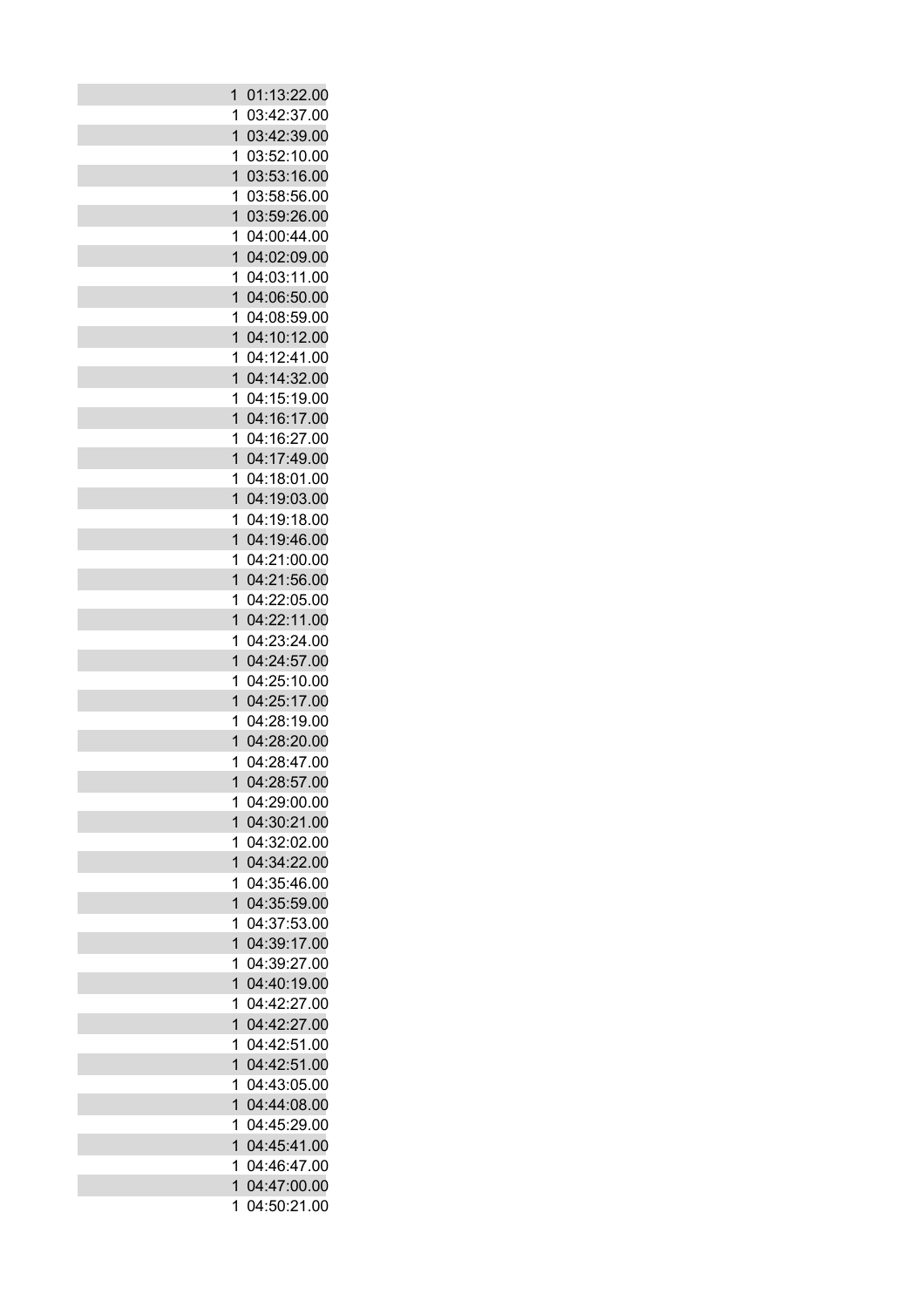| 1                   | 04:50:30.00                |
|---------------------|----------------------------|
| 1                   | 04:50:38.00                |
| $\mathbf{1}$        | 04:50:39.00                |
| 1                   | 04:51:23.00                |
| $\overline{1}$      | 04:52:48.00                |
| 1                   | 04:54:02.00                |
| $\overline{1}$      | 04:54:59.00                |
| 1                   | 04:54:59.00                |
| $\overline{1}$      | 04:55:11.00                |
| 1                   | 04:56:05.00                |
| $\overline{1}$      | 04:57:08.00                |
| 1                   | 04:57:08.00                |
| 1                   | 05:01:04.00                |
| 1                   | 05:01:41.00                |
| $\overline{1}$      | 05:02:00.00                |
| 1                   | 05:02:01.00                |
| $\overline{1}$      | 05:02:18.00                |
| 1                   | 05:03:35.00                |
| $\overline{1}$      | 05:04:06.00                |
| 1                   | 05:04:06.00                |
| $\overline{1}$      | 05:05:45.00                |
| 1                   | 05:10:16.00                |
| 1                   | 05:10:44.00                |
| 1                   | 05:11:05.00                |
| 1                   | 05:11:38.00                |
| 1                   | 05:13:30.00                |
| $\overline{1}$      | 05:15:33.00                |
| 1                   | 05:18:15.00                |
| $\overline{1}$      | 05:19:54.00                |
| 1                   | 05:21:30.00                |
| $\overline{1}$      | 05:23:11.00                |
| 1                   | 05:24:36.00                |
| 1                   | 05:24:39.00                |
| 1                   | 05:24:39.00                |
|                     | 1 05:27:42.00              |
| 1                   | 05:28:09.00                |
| $\overline{1}$      | 05:28:16.00                |
| 1<br>$\overline{1}$ | 05:28:16.00<br>05:29:42.00 |
| 1                   | 05:29:55.00                |
| $\overline{1}$      | 05:30:57.00                |
| 1                   | 05:31:33.00                |
| $\overline{1}$      | 05:33:47.00                |
| 1                   | 05:33:50.00                |
| 1                   | 05:33:51.00                |
| 1                   | 05:36:21.00                |
| $\overline{1}$      | 05:36:34.00                |
| 1                   | 05:38:30.00                |
| $\overline{1}$      | 05:40:47.00                |
| 1                   | 05:41:08.00                |
| 1                   | 05:41:22.00                |
| 1                   | 05:41:44.00                |
| $\overline{1}$      | 05:44:45.00                |
| 1                   | 05:44:48.00                |
| $\overline{1}$      | 05:44:48.00                |
| 1                   | 05:45:00.00                |
|                     |                            |